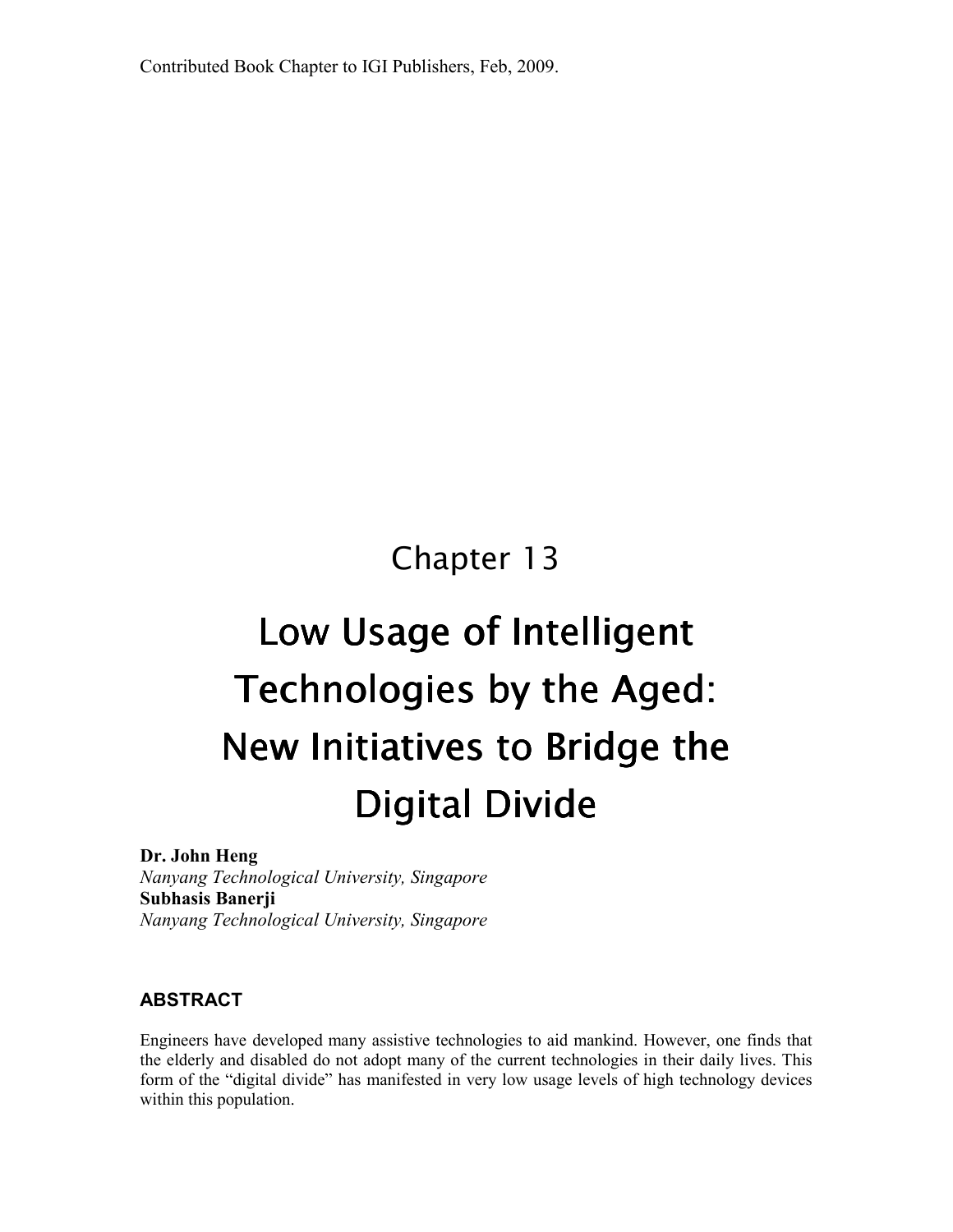Human beings exist in two environments, internal and external. Internal environment relates to perceptions, self image, emotions and motivation levels. External environment is the physical body, and the world around them. There is a constant interchange between the inner and outer worlds with each having an effect on the other.

This chapter will address many of the issues that this topic raises and propose viable solutions. The aim is to bridge these two environments and connect them meaningfully through "sensitive" technologies designed to take into account the perceptions, mindsets and different learning mechanisms of users.

#### INTRODUCTION

The development of assistive technology (AT) has tried to focus primarily on helping the elderly cope with physical tasks, activities of daily living, accessing entertainment and using communication tools to exchange information. Hence the approach has so far been to enable interaction with the outside environment.

We find, however, the usage of such technologies among the aged have not shown the dramatic rise that may have been expected. The low technology objects in both rehabilitation and assistive technology have the highest usage. So it seems that this population is more comfortable with technology that has a high level of usability and affordability, even though the device may have a low level of intelligence.

Wikipedia defines the digital divide to be,

"The gap between people with effective access to digital and information technology and those with very limited or no access at all. It includes the imbalances in physical access to technology as well as the imbalances in resources and skills needed to effectively participate as a digital citizen."

#### Access and Affordability

The socio-economic-developmental disparities within and across countries was considered to be a major impediment to easier access and higher usage of AT. Even if access was provided, the next question was whether the people would be able to afford it. The digital divide does not stop at mere access to online information and information technology, it is also about being able to afford access. Over 70% of blind and low vision citizens in the United States are unemployed. People with other severe disabilities have similar employment statistics. Assistive technology software costs as much over USD 1000 for a screen reader that enables blind people to use their computers, which means that access to computing is out of reach for the majority of Americans with disabilities ("Findings About the Awareness and Use" n.d.). For people with severe motor disabilities, few systems are suitable for individual ownership. More so if we consider people from developing countries.

While several organizations and countries are working towards closing this gap, there is another emerging "divide" between the elderly users and "intelligent" assistive technology. Affordability and availability alone may not necessarily translate into long term usage of assistive technologies.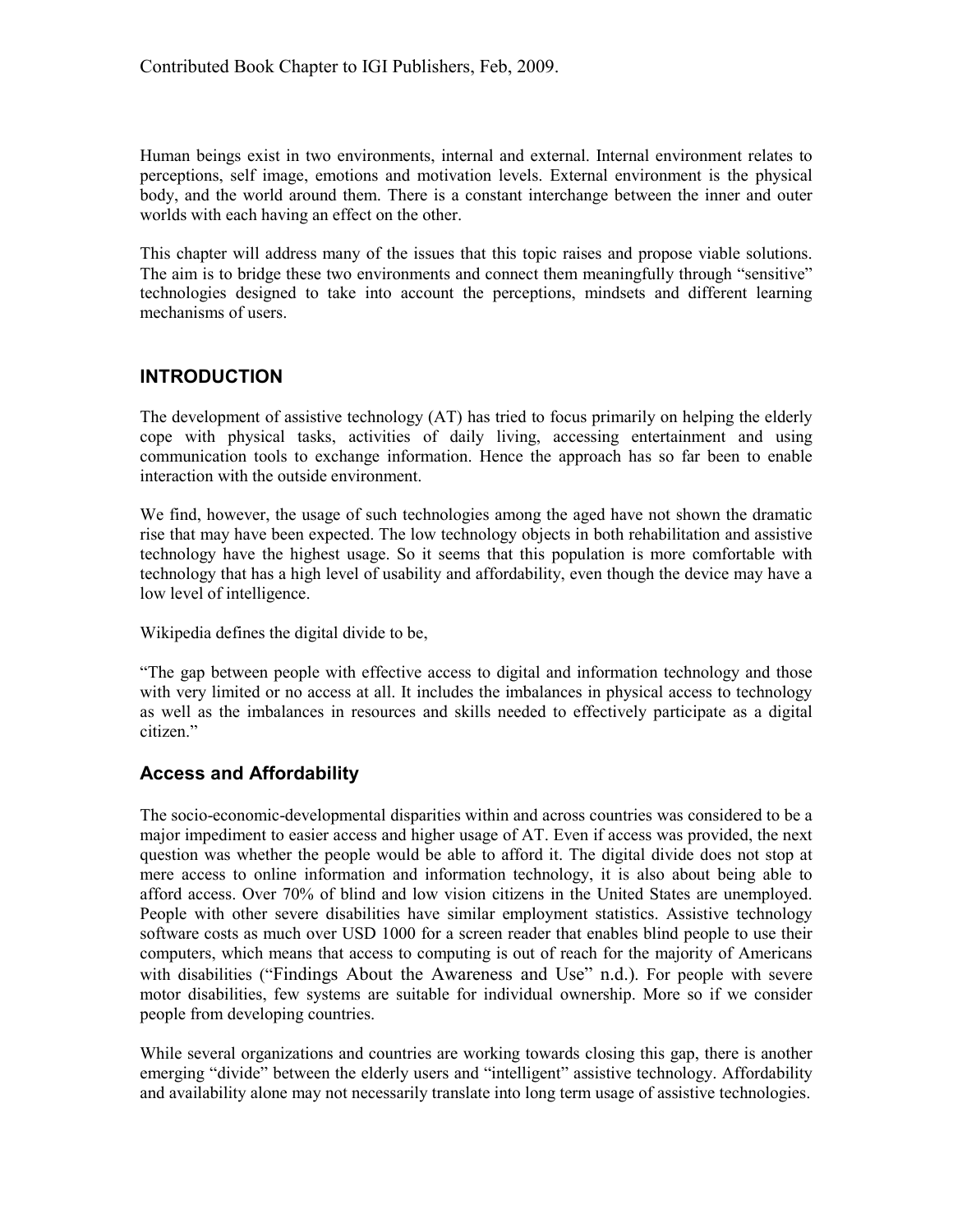

Figure 1. Two aspects of the digital divide. A) High access-high usage B) High technology-low usage

Figure 1 shows that usage is seen to rise in smaller proportion as compared to access. The other divide we wish to point out is shown in (B). Low intelligent products have the highest usage. As technology gets more complex, usage plummets.

#### Sensitivity to the Internal Environment

Simple mechanistic models for physiological recovery and aid stop working so well when we talk functional activities or movements which have higher levels of complexity. Then there is the question of what the person wants to achieve with the assistive or rehabilitation device. For example, moving fingers may be just aimless repetitive movement or they can produce an inner expression of the soul like music or a painting.

Several bodies of research from medicine, neuroscience and physiology have shown that it is possible to recover or maintain many inherent faculties in the aged, which may have deteriorated from disuse or damage. These include memory, mobility, motor function, audio sensitivity, cognition and so on (Clark, D.O., & Stump, D.E., 1998; Hofgren, C., Bjorkdahl, A., Esbjornsson, E., & Stibrant-Sunnerhagen, K., 2007; Williams, J., Ramaswamy, & D., Oulhaji, A., 2006). The self-determination theory (Deci, E.L., Eghrari, H., Patrick, B.C., & Leone. D.R., 1994) states that humans who are naturally motivated tend to incorporate an internal regulation strategy for all important activities. It has been also proven through several studies that attention, motivation and repetitive task practice are essential factors in the reorganization of the brain (Bach-y-Rita, P., 2001; Berthoz, A., 1996; Robertson, I.H., & Murre, J.M.J., 1999) which can take place well into old age.

It seems that the major factors affecting this recovery or maintenance relate to the high level of engagement of the individual with the task at hand. Studies in psychology and accelerated learning highlight that such high levels of engagement occur when there is an "emotional connect" for the individual to the task and when all sensory pathways like visual, auditory and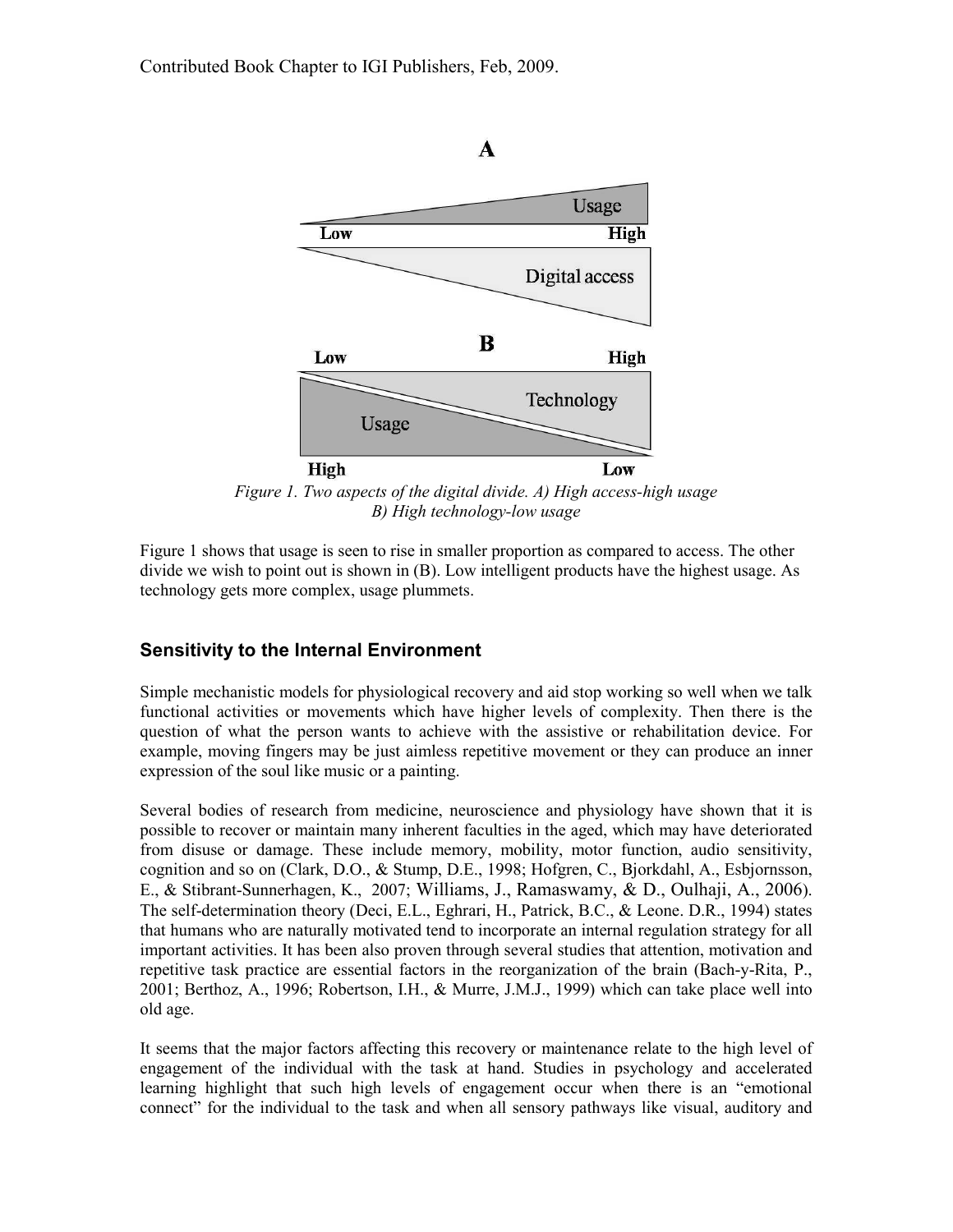kinesthetic pathways are brought into play. This can happen when there is an active, collaborative environment (Loureiro, R.C.V., Johnson, M.J., Harwin, W.S., 2006).

Both rehabilitation science and AT have given little attention to the mind-thought processemotion combine of a user. Traditional and alternative healing and recovery methods like yoga, Chinese traditional medicine, hypnotherapy, and martial arts confirm the dramatic benefits of increases in inner awareness, sensitivity, self confidence and modification in perceptions of self and society. These factors have been shown to directly affect not only progressive degeneration due to ageing but also sudden acute events like stroke (Bastille, J.V. & Gill-Body, K.M., 2004; Kolasinski, S.L., Garfinkel, M., Tsai, A.G., Matz, W., Van Dyke, a., & Schumacher, H.R., 2005; Song, R., Lee, E., Lam, P., Bae, S.C., 2003). Certain developments in modalities like biofeedback and collaborative therapy have shown very promising results (Hayashi, K., 2002; Martinez, P., Bakardjian, H., & Cichocki, A., 2007; Wallace, B.E., Wagner, A.K., Wagner, E.P., McDeavitt, J.T., 2001).

# BACKGROUND

Current theories of motor function adopt two completely opposite points of view. One states that the body follows the movement form using constraints for control, whereas the other says that the form follows from the functioning of the body (Berthoz, A., 1997). Bernstein emphasized that the basic problem of natural movement is one of co-ordination."The co-ordination of a movement is the process of mastering redundant degrees of freedom of the moving organ, thus making it a controllable system" (Bernstein, N.A., 1957). Between skeletal and muscular geometry, nature has found a skilful and highly sophisticated yet simple way of controlling the redundant degrees of freedom in countless day-to-day actions (Berthoz, A., 1996).

The Journal of Neuroengineering and Rehabilitation, 2004-2007, lists interesting bodies of work such as biologically inspired neural networks controllers, computer assisted motivation systems, markerless motion capture of human movements, wireless body area network of intelligent motion sensors. However, we are still in an age where try as we might, computers and robots can at best act as aids. The synthesis of technology and clinical practice has been mandated in this century by the dramatically increasing numbers of the aged and disabled. This coming together demands a re-evaluation of certain design criteria, so that user motivation, cost and versatility are adequately addressed.

#### The Traditional Approach to AT

The "raison d'etre" of AT is the improvement of quality of life (QoL). Technologists have believed so far that a better QoL means an easier way of executing activities of daily living (ADLs) and certain other tasks related to personal physical comfort, transport, communication and health monitoring.

Traditionally, AT started off as devices to help accomplish simple tasks. Hence early devices like walking aids, spectacles, etc. were strictly functional. A simple device like a remote was created to establish control over a reasonably intelligent device like a television set. While the basic function was to turn on/off, surf channels, and adjust volume, several personalization features were also incorporated as technology progressed. Currently, the remote controls a wide array of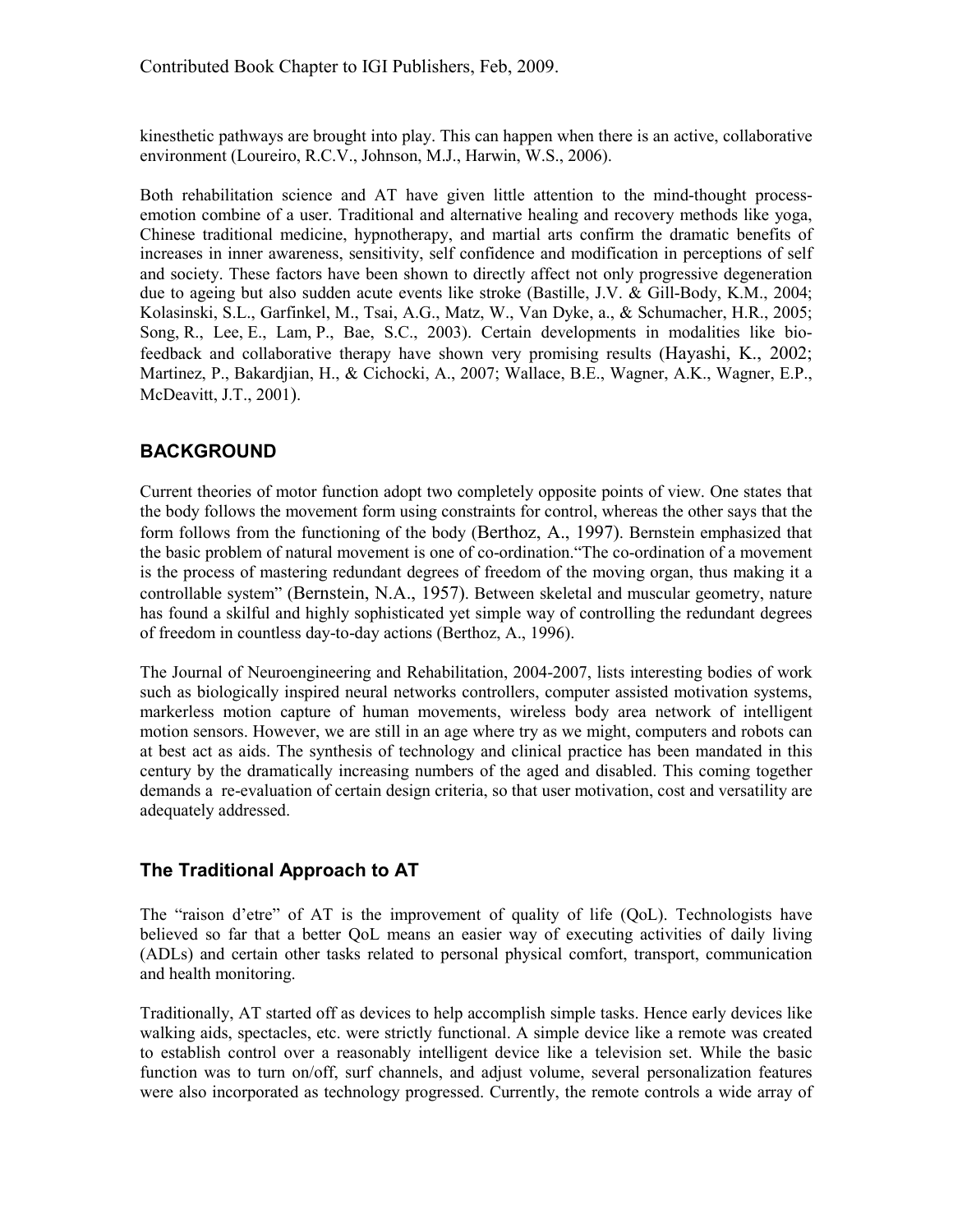features, most of which are not regularly accessed by the elderly. They still use the remote for the basic functions. One can say the same for mobile phones. However, some features such as text messaging and sharing photographs have succeeded in making mobile phones a more widely used tool than was achieved by merely telephone features.



Figure 2. Traditional approach to AT design

Seeing the encouraging usage of low technology devices which used the concepts of a single switch, it was assumed that as AT products became smarter and made life easier, they would enjoy larger usage. However, the usage is still abysmally low especially in view of the fact that populations of elderly as well as disabled persons have increased steadily.

Figure 2 illustrates the traditional approach to AT design over the past few decades (Freedman, V.A., Agree, E.M., Cornman, J.C., 2005). The starting point in drawing up the specifications is an assessment of the persons functional capabilities at the physical, sensory and cognitive levels. Next the activities that the device is meant to help with are identified. The types of accommodations are then established for the effective execution of these activities. Technological intervention may generally be used for the following:

- 1. Augmenting the person's capabilities: This is done by enabling better mobility, stability, positioning ability, force generation, control and so on.
- 2. Providing Accommodations: This is usually done by engineering the environment so that the task in question is easier to execute.

The early approach to focus on basic tasks has persisted, resulting indirectly in a larger emphasis on basic activities such as ADL/IADL, communication, mobility and accessing entertainment. Consequently Figure 1 shows the "Basic Activities" block much bigger than the "Valued Activities" block, to illustrate this.

As the pace of life increases, the need for independent living among the aged has been growing. As a person ages, he/she finds himself/herself trying harder to remain functional. The motor and cognitive impairment becomes the new reality. When this happens, the levels of accommodations need to change so as to compensate for this decrease in the person's capability. Some "intelligent" AT device succeed in adjusting the accommodation levels seamlessly, most others cannot.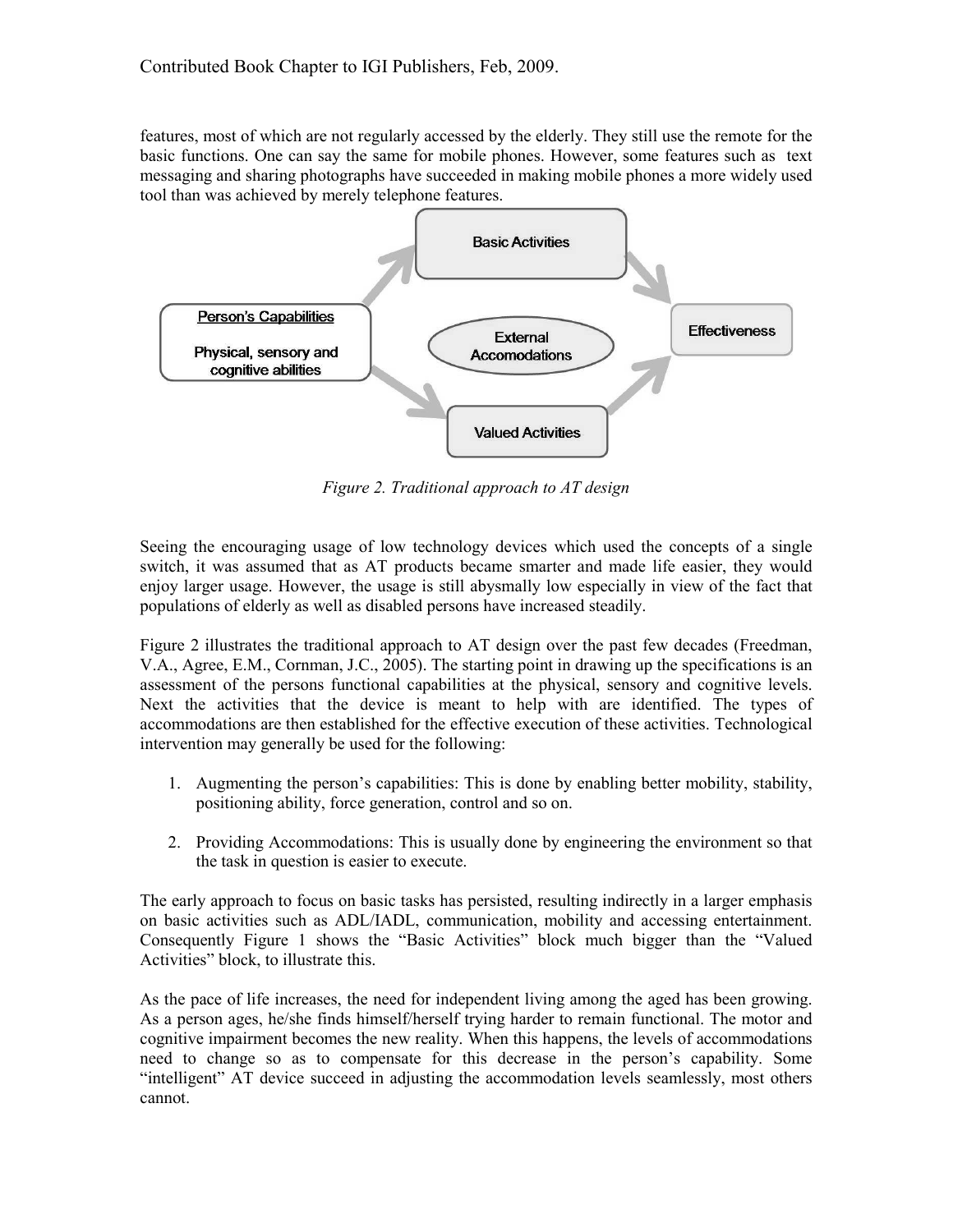This has an immediate impact on the self-image and the patient perceives himself/herself as a dependent and an increasing burden on family and society. This gives rise to new independence and relation needs (Goldberg, R., 1984; Maclean, N., & Pound, P., 2000). If hit by a sudden disability, individuals above 65 years of age may also lose interest in independent living and believe they will never improve (Lewis, C.B., 1984). On the other hand, every ageing person is keen to retain their vigour and vitality for as long as possible because independence is closely intertwined with human dignity.

People with motor impairments use their unique motor abilities to operate assistive technology devices so that it facilitates their work, recreation and daily living tasks. AT devices are at their most effective when users deploy their own unique motor abilities instead of trying to move in a manner that is considered "normal" (Bain B.K., & Leger D., 1996). People who are aware of their residual strengths adapt fastest and lead productive lives. Being essentially multi-tasking in nature, they are best served by a system which allows them some facility to do so.

#### Awareness and Usage : Lessons from the Computer Industry

Let us consider the scenario in the computer industry which has been one of the pioneers in the propagation of accessibility features and assistive technologies for its users.

Accessible technology enables individuals to adjust a computer to meet their visual, hearing, dexterity, cognitive, and speech needs. Although most accessible technology was originally intended and designed for individuals with severe difficulties/impairments, accessible technology is widely used by computer users of all abilities today. The technology includes accessibility options built into products (such as the option that changes font size and colors) and assistive technology products (specialty hardware and software products such as a screen reader or voice recognition product). Assistive technology products are specially designed hardware and software products that are chosen specifically to accommodate individuals with visual, dexterity, hearing, speech, and cognitive difficulties and impairments. Many individuals who need these products cannot effectively use a computer without their assistive technology product because of a difficulty or impairment.

In a study commissioned by Microsoft in 2004, it was found that the majority of computer users (54%) are aware of some form of accessible technology but few are using it ("Findings About the Awareness and Use" n.d.). Awareness is fairly uniform across all types of difficulties/impairments with the exception of cognitive difficulties/impairments for which awareness is slightly lower. Awareness is lower among computer users with severe hearing, speech, and cognitive difficulties/impairments compared to those with severe visual and dexterity difficulties/impairments.

Similar to awareness, assistive technology product usage is highest among products that are more widely used by the general population and lower among more specialty products designed for specific difficulties/impairments. Assistive technology products are not as commonly used as built-in accessibility options/utilities because assistive technology products require a separate purchase and installation.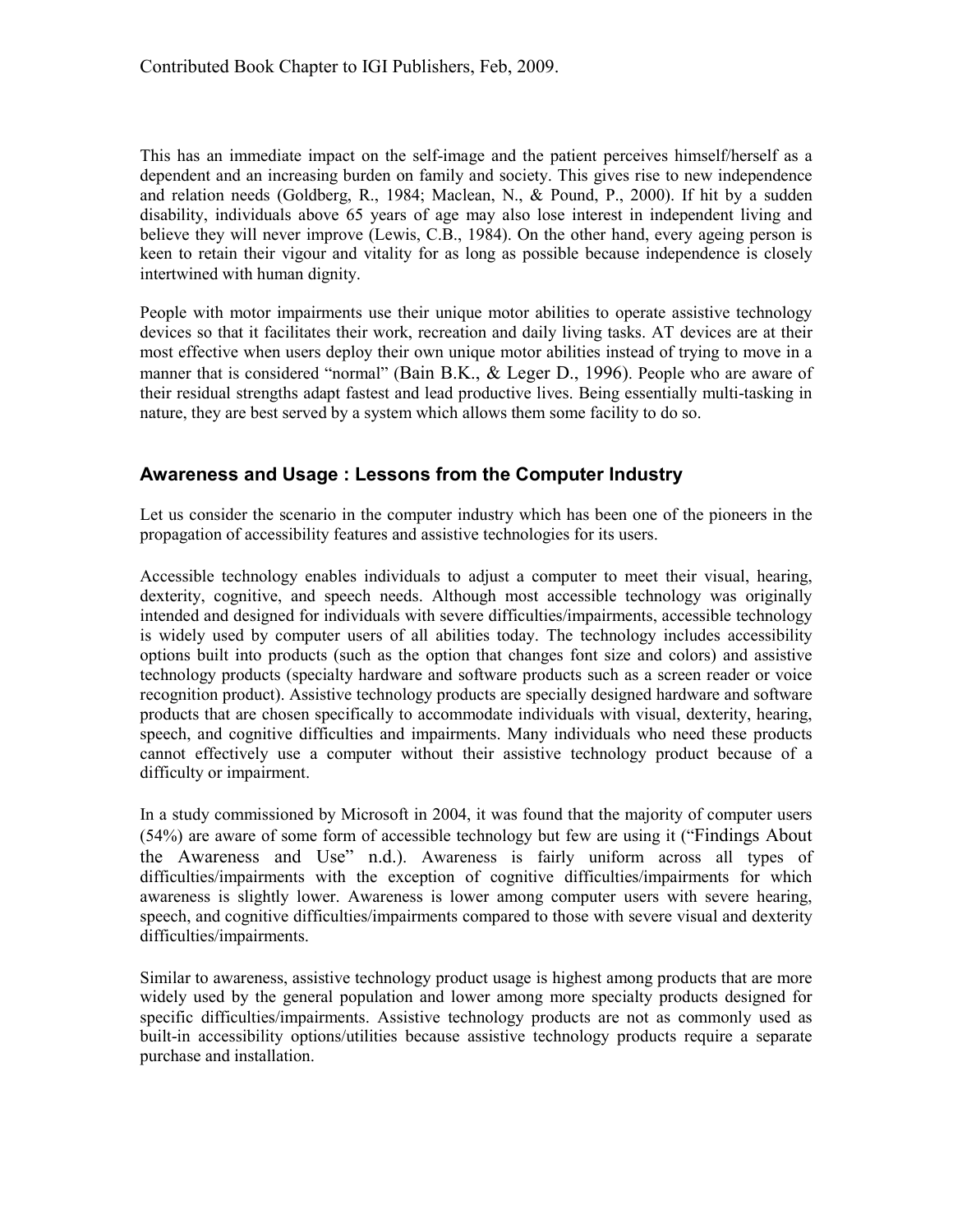This study also showed another interesting result. Individuals with and without difficulties/impairments are turning to accessibility options/utilities to improve their overall computing experience. Participants who use assistive technology were asked to report if their use of assistive technology was due to an ongoing health issue, a health issue they had recovered from, avoiding a health issue, or assisting someone in their household with an ongoing health issue. The majority, 65%, of assistive technology users did not report any of these health issues as reasons for using assistive technology products. The second most likely reason assistive technology users report using assistive technology products is to avoid a health issue.

When users of assistive technology products were asked if additional assistive technology products would enhance their computing experience, only 21% of computer users with severe difficulties/impairments and 17% of computer users with mild difficulties/impairments believe that additional assistive technology products could enhance their computing experience.

Small wonder then that usage percentages of assistive technology products were shown to range from 1-9%. Only 24% of computer users with severe difficulties/impairments currently use assistive technology products. A key component of encouraging the use of accessible technology is to make it easier to find and highlight the functionality and benefits rather than the impairments they seek to ameliorate.

## NEW REALITIES FOR EMERGING NEEDS

#### Cultural Perceptions of Dependency and Dignity

The social structures of the West and the East differ in several ways. One of the most prevailing is the different priorities accorded to independence and interdependence. The West promotes independence of the individual while acknowledging some levels of interdependence. In the East, interdependence plays a big role in the traditions and social aspirations of people.

In many traditional societies, elders do not mind being physically and materially dependent if they are seen as contributing members of the family. They help the family in an advisory capacity as well as look after the value education of the grand children. This has to some extent off-set the demands on time for "double-income" parents. Hence their contribution is tangible and economically valuable since their needs are few. The youngsters and children of the family learn to be sensitive and caring in turn towards the elders. But when disease and disability manifest, the economic, social and emotional pressures on the family rises. If the elders are now not in a position to look after their own medical expenses, their sense of self-worth suffers and they consider themselves a burden. In many cases, the children prefer to start living on their own, pursuing a lifestyle which has no place for the elderly.

Increasingly, all over the world and across all cultures, we find the elders socializing regularly amongst themselves. You have clubs, societies, resorts, community programs, networking associations all tailored towards bringing the senior community closer to each other. While the need for independence is strong, social inclusion and engagement seems to bring a higher level of fulfillment. At least in countries in North America and Europe, we also find the elderly taking up some alternative employment after retirement, travelling together, learning new things.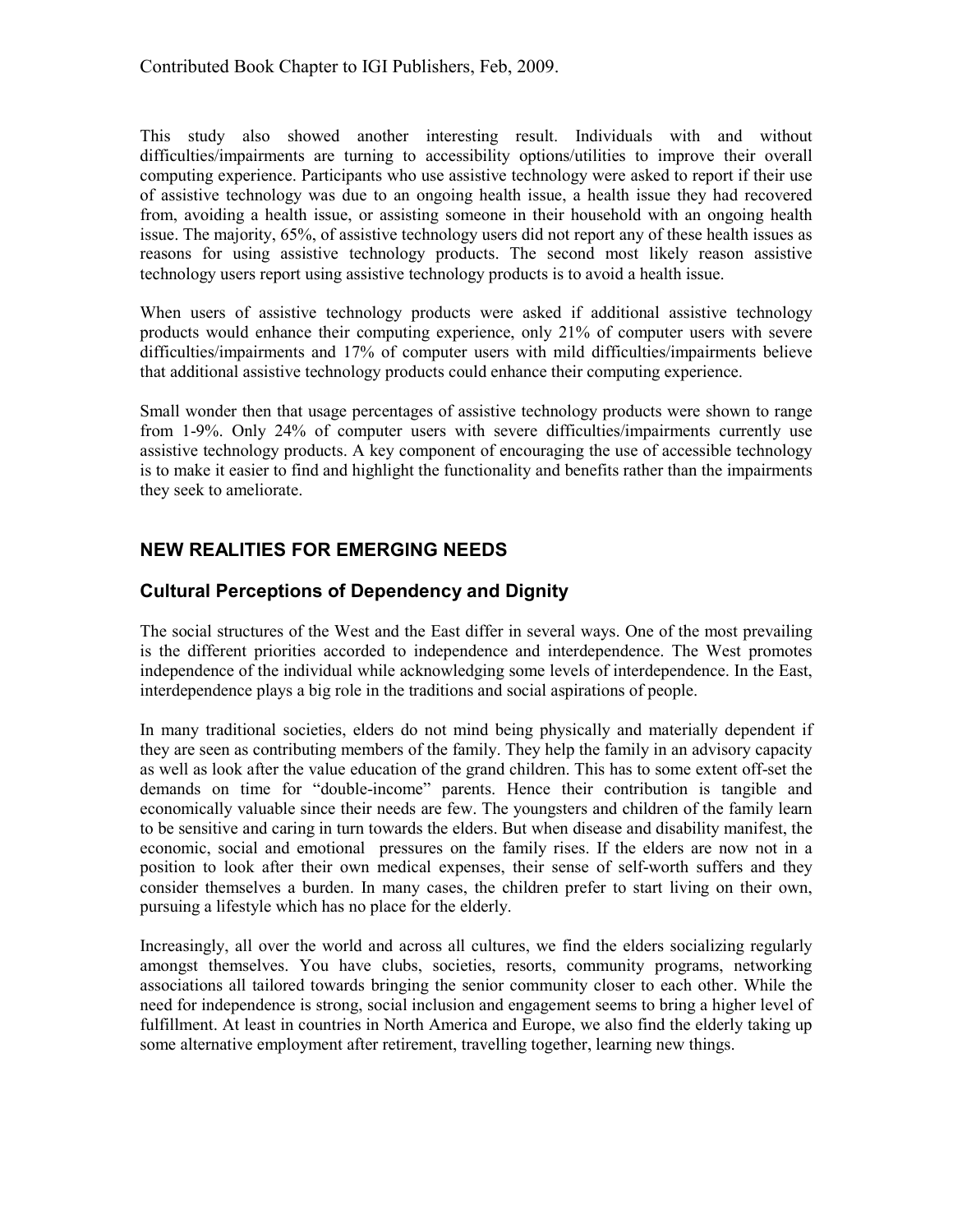The common thread that permeates societies all over the world is the search for dignity in old age, and it is closely intertwined with remaining not only independent but also "useful" and "contributing" members of the family or society.

The question that arises now is should we design AT devices to focus on merely independent living or to focus more on "dignified and useful living"? In the emerging scenario, the lower functionalities such as ADLs may be best left to low intelligence devices which are safe, cheap and easily adopted. The smart devices will make sense to the elderly only if it can enable a higher goal to living, else the cost and the time taken to understand the technology may not be worth it, especially with rapid changes in technology platforms. These higher goals logically seem to be greater social inclusion and a more useful role in society. Keeping in mind the direction of medical costs in the past decade, maybe even the opportunities of post retirement employment or income may become a key factor in attracting more usage. Activities related to these higher goals can be incorporated to the list of "Valued Activities" in Figure 1.

## Yoga, Martial Arts and AT

The emerging research on brain plasticity has revolutionized the way in which we perceive the aged population.

Studies have proven that even mental imagery results in improvement of motor and cognition recovery after stroke (Pfurtschellar, G., & Neuper, C., 2001). Both yoga and martial arts use mental imagery and visualization to a great extent to enhance levels of co-ordination, balance, speed and power. Elite athletes all over the world have used bio-feedback and visualization to overcome subconscious mental blocks which hinder performance.

The techniques of mental imagery and visualization mentioned above utilize the visual-audiokinetic (VAK) sensory feedback route, since all the physiological systems are healthy. This combination of physical effort with heightened awareness has benefited millions of young and old through thousands of years. Due to the deeper levels of awareness with oneself, and the resulting sense of psychological and emotional well-being, practitioners continue to stay involved with the practice although they enjoy good health.

The chanting of syllables and sounds, the rhythmic beats of gongs and drums have been used for centuries to bring practitioners to a meditative, attentive, alert state to facilitate the control and training of physical control over the sympathetic and parasympathetic nervous systems and the musculo-skeletal structure. This is essentially a form of not just brain entrainment but entrainment for all the rhythms of the human body such as circadian and breathing rhythms.

All such traditional systems of healthy living stress on two modes of practice, individual and collaborative. In solitary practice, one gets in touch with one's inner world more intimately while in collaborative practice, one establishes one's position with respect to the external environment and one's peers, seniors and juniors. Long time practitioners become adept at quickly adapting to changes in both environments, especially with advancing age. Many of us have met or read about such people living full, productive lives well into their late seventies and eighties, physically fit and mentally alert. Ms. Theresa Tsu, who set up Heart To Heart, Singapore, is a shining example. Already past a 100 years, she works tirelessly for the care of the old and disabled, practicing yoga everyday. Several studies have shown that even those who start after the onset of disabilities due to osteoarthritis or stroke, benefit from this system, gaining a new awareness and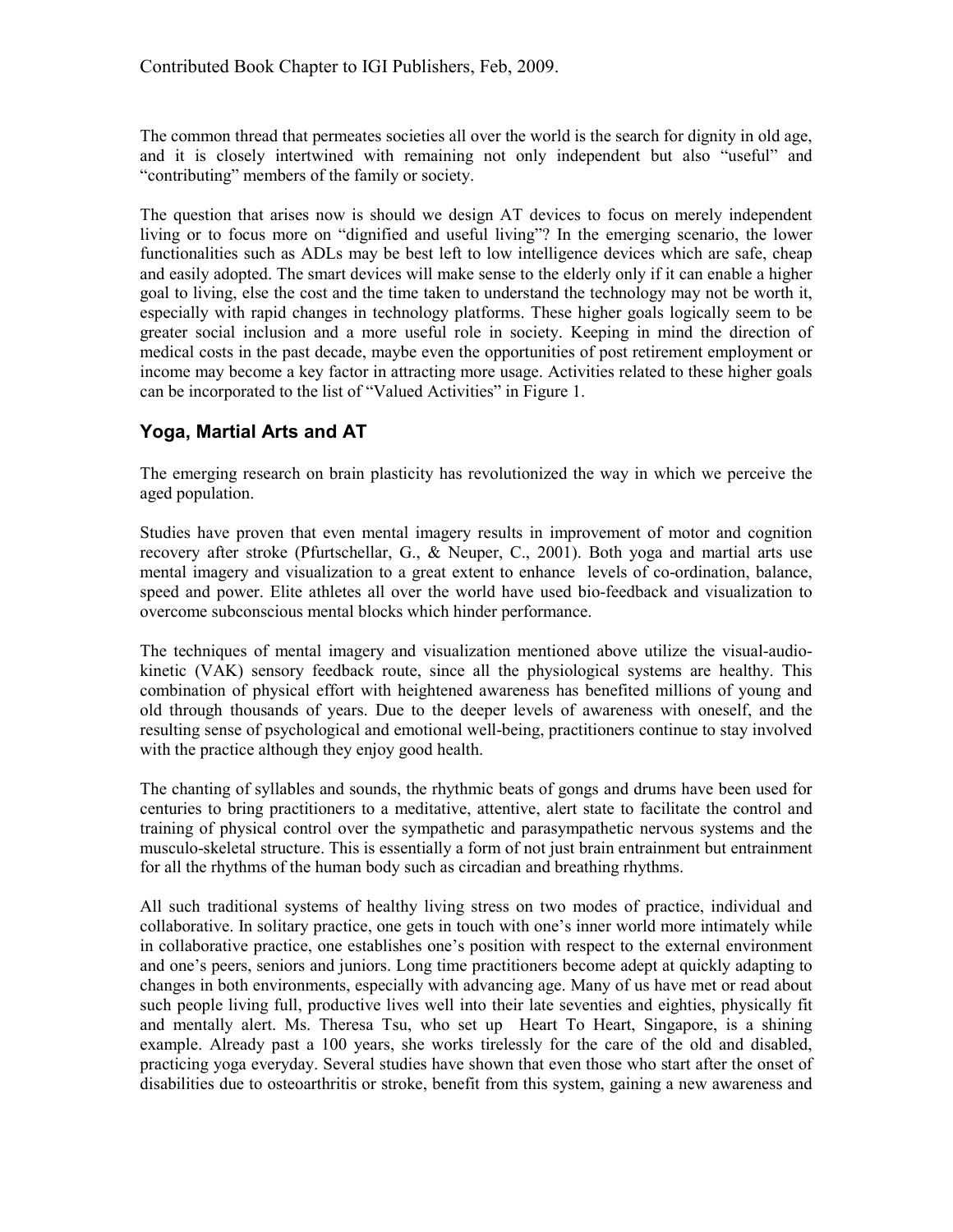control over their daily activities (Bastille, J.V. & Gill-Body, K.M., 2004; Song, R., Lee, E., Lam, P., Bae, S.C., 2003).

The question then is can these time-tested principles be leveraged as a tool to improve inclusive, sensitive AT design? Chinese martial art teachings stress on the interdependence of Xin-Yi-Qi or thought-purpose-energy-action and its cyclic nature as shown in Figure 3.



Figure 3. Movement in the user's inner world manifesting as action and effect in the outer world. This in turn again affects the thought process, hence feedback and acknowledgement of small successes are important.

#### Translating Theory into Practice

In the rapidly evolving communications industry, consortiums like IGADD (International Group against Digital Divide) are working towards bringing "Meaningful Broadband" to 50 million Indonesians by 2012. They have defined "Meaningful broadband" to be "usable, affordable and empowering" ("Ushering in the second digital revolution" n.d.).

What are the hurdles that prevent AT from being perceived as usable, affordable and empowering? One of the ways is to incorporate these 3 terms into our definition of "Effectiveness" in Figure 3.

Human beings do not use their bodies, minds and sensory faculties in isolation. The activity of going about life in a fulfilling manner involves the integration of these abilities. There is a need to highlight new initiatives being taken in various studies and experiments to develop technological platforms which involve multi-level interfaces. The use of the term multi-level denotes both the engagement of the user with his inner and outer worlds as well as the interaction with the AT device at multiple levels. This new approach focuses on usability, simplicity and engagement.

Such multi-level platforms will make it possible for the aged to re-connect with their own residual capabilities at the physical, sensory, cognitive and adaptive levels. At the same time, it will allow interaction with others through self expression and collaborative activity. Multi-level platforms can be adjusted as the person improves or deteriorates over a period of time.

This brings us back to the question of using technology to bridge the digital divide effectively by designing the system to bridge the external and internal environments of the user. Just like the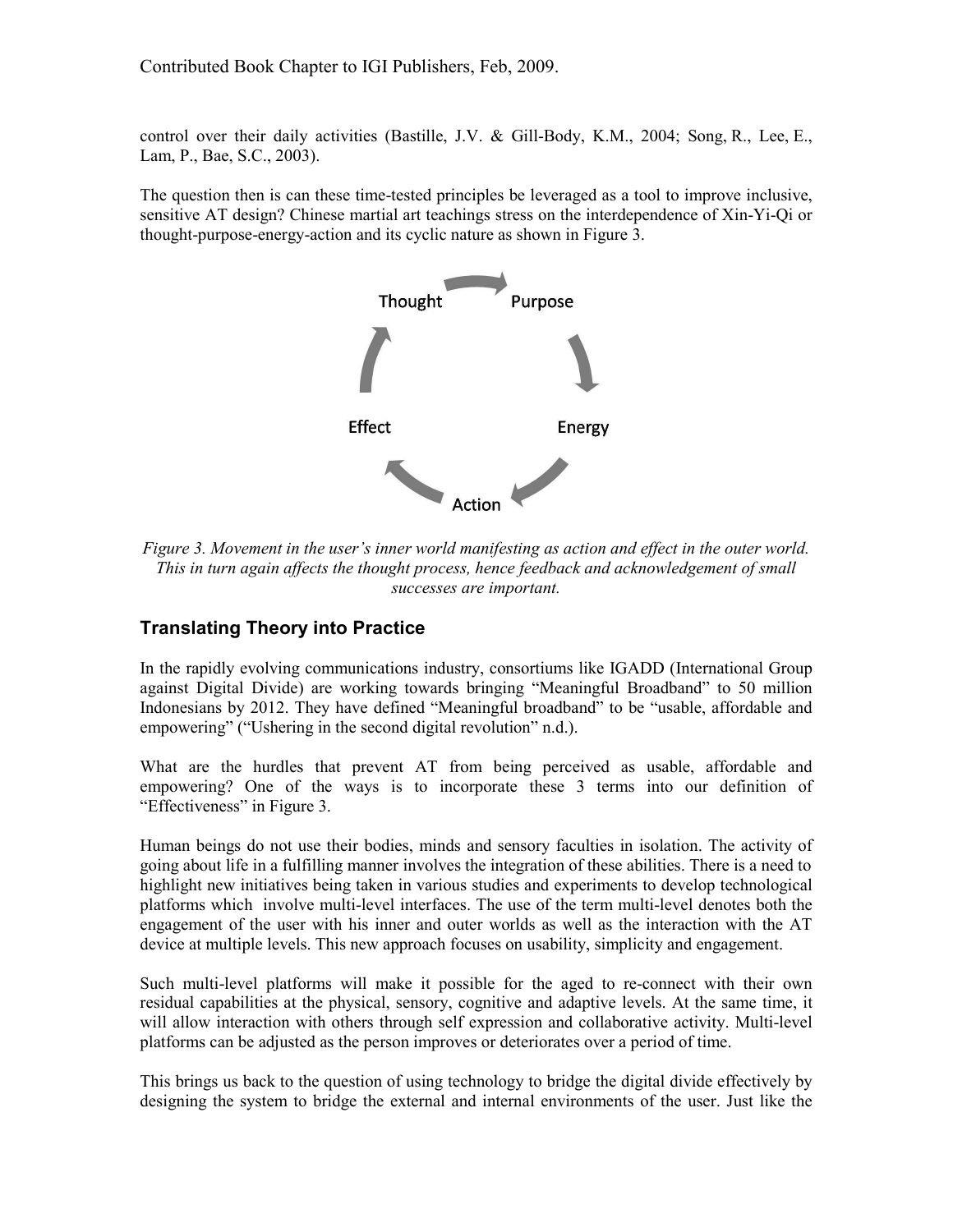external environment which he or she is able to see, perceive, adjust and control, a user can, by adopting a new approach, be given the same capabilities to deal with the inner environment.

Figure 4 illustrates the new aspects of the inner environment which is shaping the use of assistive technology today.



Figure 4. The user's capabilities forms the interface between the inner and outer worlds and reflects the quality of the integration of these two aspects. It allows for "inner accommodations".

Once again the relative sizes of the blocks illustrates the relative importance of the various aspects. In the new scheme, the person's perceptions and its understanding plays a large role in the design of the AT system. The perception may typically include,

- Self image,
- Benefits of doing given task,
- Perceived degree of difficulty,
- Perception of progress/ recovery/ success in task/activity,
- Role in society,
- Cost and utility of AT device

These issues would directly impact the person's capabilities, which now would have to include certain new parameters, such as

- Physical, cognitive, sensory abilities (as in Figure 1)
- Level of training on the technology platform
- Levels of motivation, confidence/ anxiety based on perceptions listed above

Hence the new approach acknowledges that the capabilities undergo changes at levels other than but closely related to physical, cognitive and sensory faculties. The "internal accommodations" mean the user's inner belief about his/her capabilities and the life decisions that lead to a change in mindset.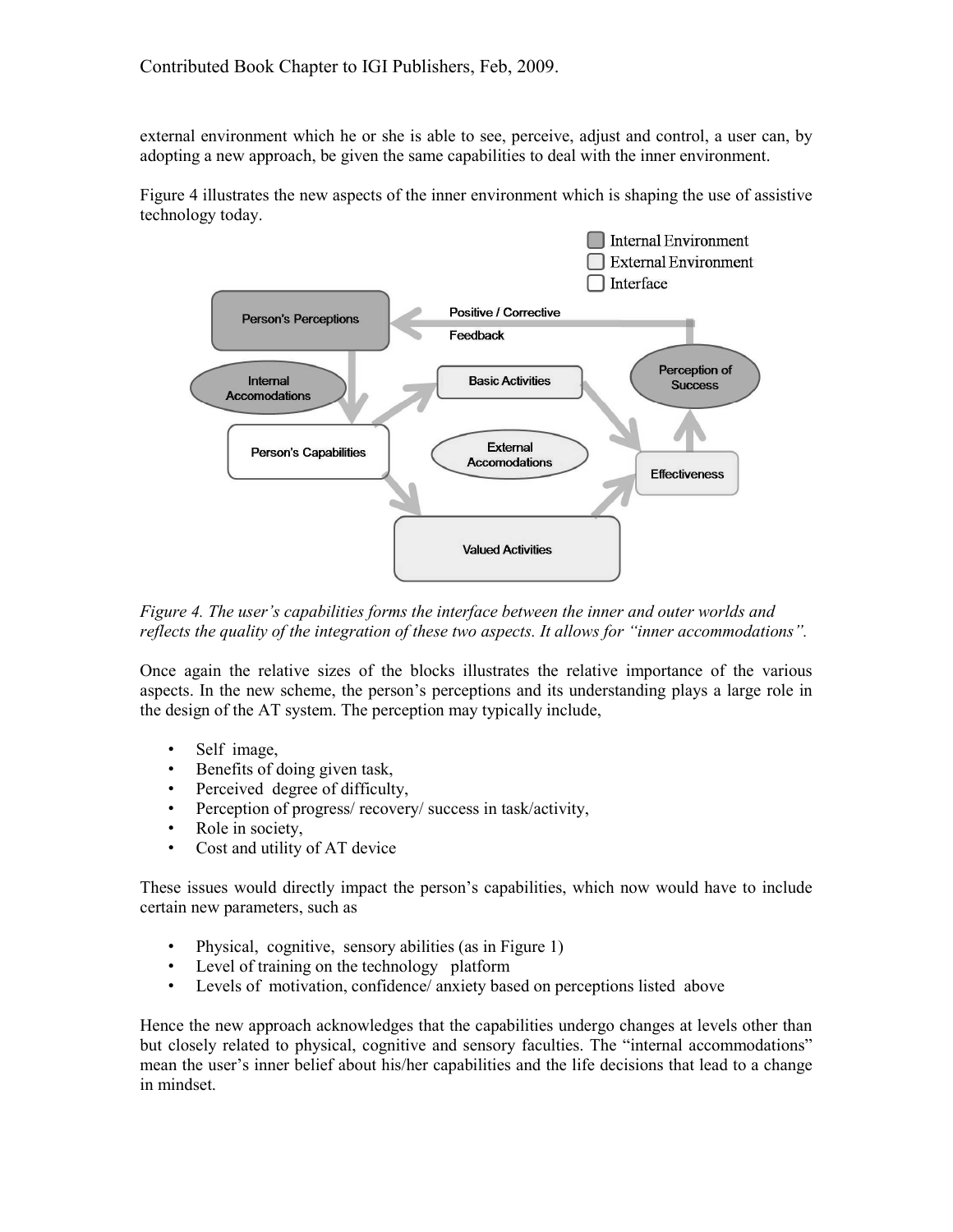We have see in the previous sections that it is not necessary that people's choice of technologies is dictated by their levels and type of disability. What they are looking for is a "richer experience". This is borne out by the rise in use of mobile phones for messaging and sharing by the aged, which traditionally is technology averse. This mandates a closer look at what we, as designers, perceive as "Valued Activities". Rather than just work and leisure, it needs to incorporate

- Social engagement
- Self-expression, self growth
- Social contribution.

"Effectiveness" is similarly extended to include the ability to generate and receive appropriate, valuable feedback through the activities, in a multi-modal VAK format.

#### STRATEGIC APPROACH TO A RAPIDLY CHANGING SCENARIO

In its simplest form, an assist device like a walking stick provides support along with some form of tactile feedback about load distribution and imbalance. Anybody who uses crutches for the first time knows that it takes a couple of days to learn how to use them to walk, sit, get up and use a staircase. The care giver may give verbal instruction and physical assistance. But the most overriding form of feedback is visual and kinaesthetic. Using these input signals, so to speak, one rapidly progresses towards being comfortable on crutches during recovery from lower limb injury. It is far easier an adjustment if a friend comes along for a walk, so that one can chat, have a drink or meet up with some more friends. An outing like this assures the recovering person of at least a couple of hours of practice with the assist device. Yet if anyone asks them how they occupied themselves, they will probably respond that they "went out with friends".

In this manner, a so-called low intelligence technology like a crutch becomes a 'sensitive" device, allowing the user to utilise his or her own residual intelligence and capability. It enables social inclusion, human-to-human interaction during use and is easily affordable. Of course, it does not look pretty. A modern powered wheelchair, on the other hand, looks very sophisticated and elegant but many elders would rather not use them since it affects their self-image.

Most high technology devices are restricted by high complexity, high cost, long learning curves, etc. This means that apart from coping with the physical disability, the person must now also cope with the technology. If the person is elderly and happens to be technology averse, one finds a rapid loss in motivation and an increase in frustration, unless he or she is able to see "incremental successes".

In the face of this reality, rather than a functional task-based approach, a strategic approach is now necessary so that the wonderful possibilities of assistive technology come closer to the people. In the past couple of decades this has gained urgency due to the exponentially increasing elderly and disabled population. The onset of disabilities at a younger age has compounded the problem. The changing scenario can be characterized by the following:

• High technology has not translated into high usage among the elderly.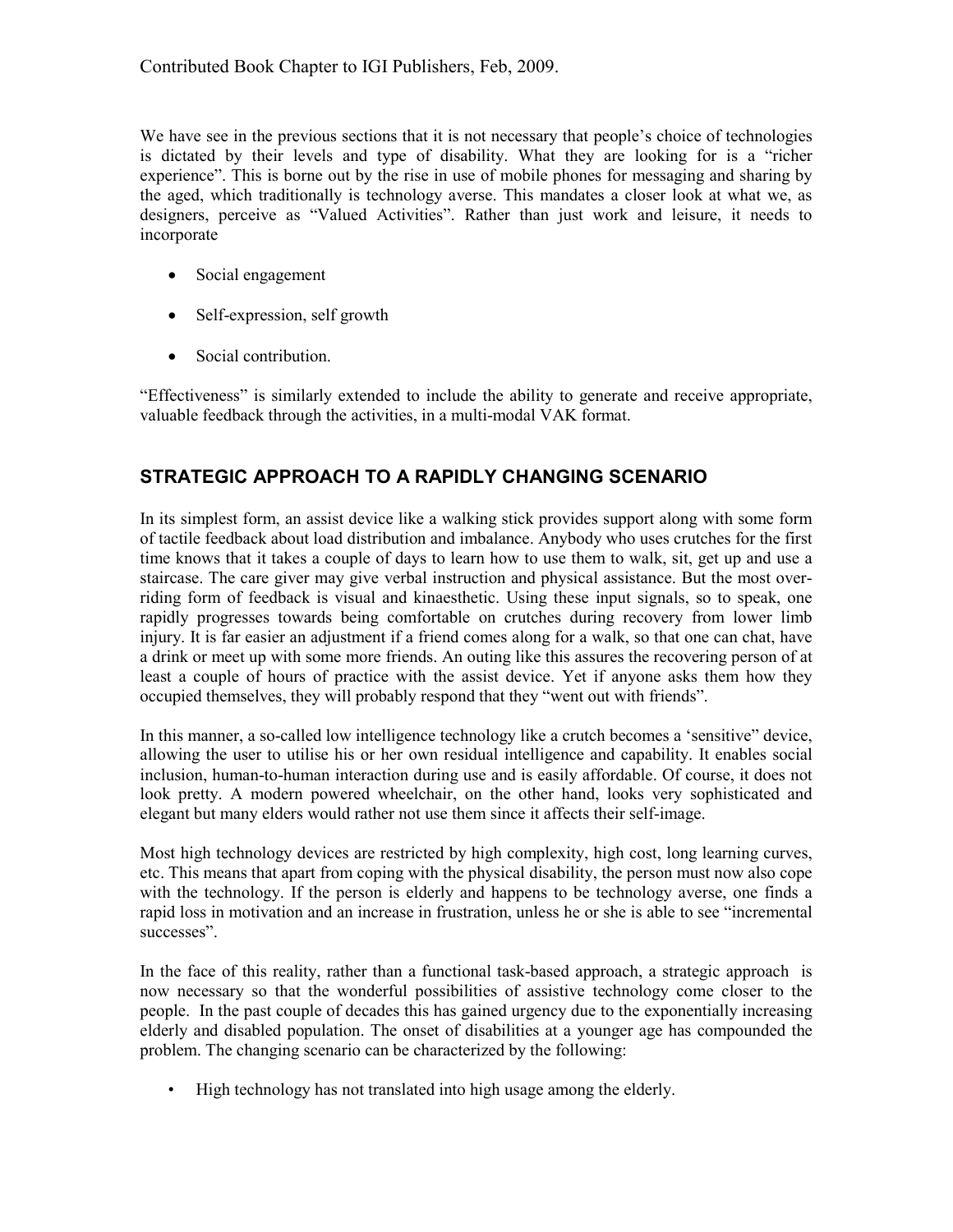- Issues related to equal access still persist. Better access has not translated into a proportional increase in usage.
- There has been a drastic increase in the numbers of aged and disabled who are therapist and care giver dependent
- Motivation, cost and versatility are the new concerns

New evidence in research points to important aspects which need to be incorporated into technology development. Some of these are

- Few users can cope with high technology, usually it is the younger and mildly affected
- Several hours of daily therapy can help recover function even in the aged, due to the phenomenon of brain plasticity
- Motivation and social inclusion is key to quality of life.

The strategic response, therefore, would be to include new parameters to the design checklist.

- User and Care Giver "sensitive" inclusive approach
- Motivation management
- Reduction of cost
- Use in collaborative scenarios

#### NEW DESIGN PARADIGMS

Newell (1995) had suggested that researchers should focus on the relationship between the functionality of users and the environment in which they may operate. This concept has been fully exploited by the "Jaipur foot", a prosthetic device which is tailored to the user and the environment in India. It is the world's cheapest ( less than USD 50) and highest selling prosthetic leg, allowing millions of users to lead their rural lifestyle walking barefoot, squatting on the floor and even climbing trees. Usable by lower limb amputees of all age groups, it is aesthetic and made from recycled automobile tyres. Instead of being part of the medical insurance system, it is distributed through a non-profit organisation, Jaipur Foot Foundation, to all corners of the globe ("What is our special technology?" n.d.).

In devices of higher intelligence, if portability and functionality is required, the user interface is limited in its bandwidth of channels as in the case of mobile phones with alpha numeric input requirements. This limited bandwidth then becomes the limiting factor in the human-machine system (Angelo, J., 2000).

The Human Activity Assistive Technology Model (HAAT) encompasses four parts (Nielsen, J., (1993):

• The human-technology interface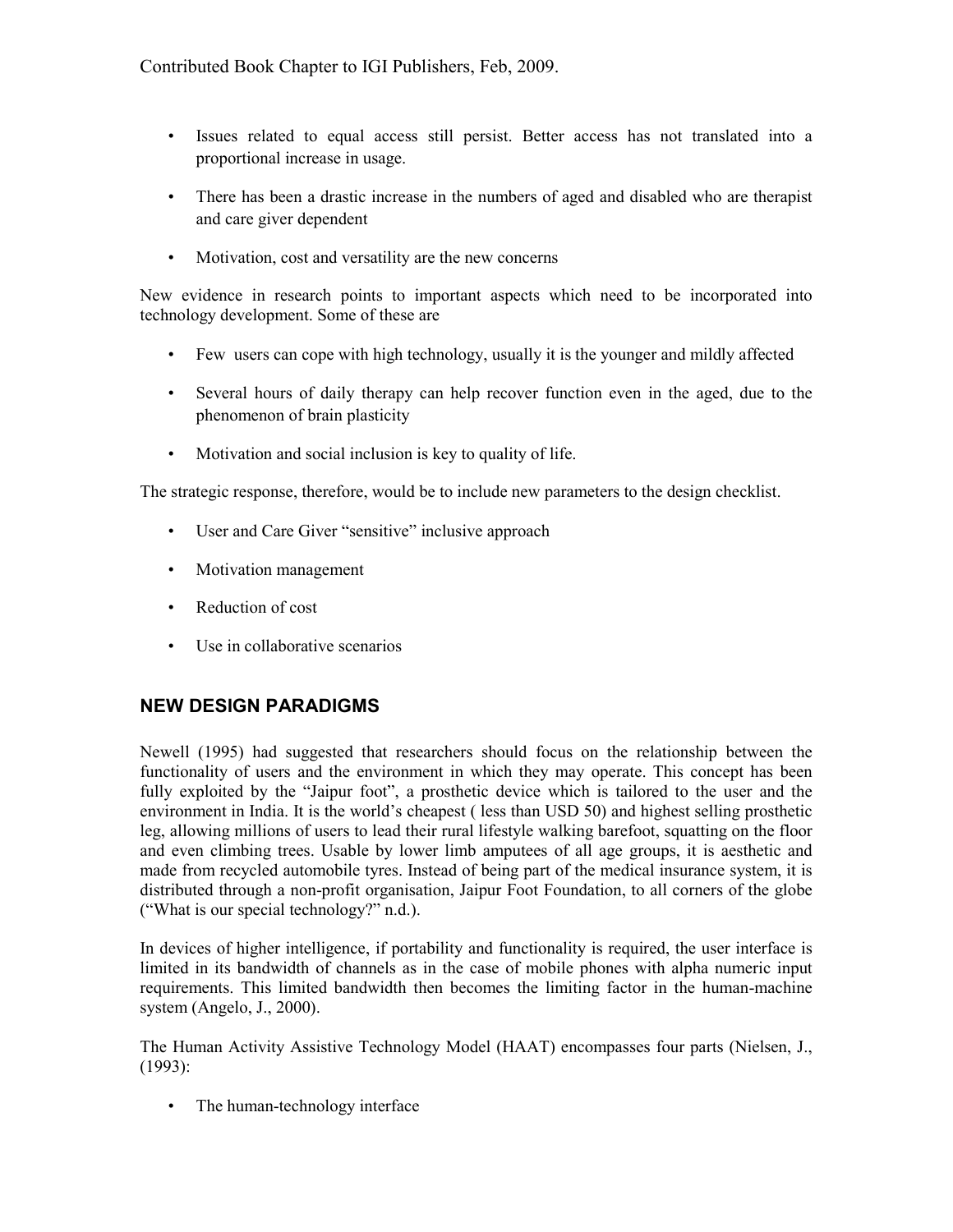- The processor
- The activity output
- The environmental interface

This model acknowledges that the activity enabled by AT takes place not only in the physical context but also in the social and cultural context. User centred design (Helander, M., Landauer, T.K., & Prabhu, P., 1997; Nielsen, J., 1993) developers used to focus on the interface of the user and his external environment. The user sensitive design is now exploring how best to present information to the disabled user in various modalities, such as audio-visual-kinesthetic cues and bio-feedback.

#### VAK and Bio-signal Feedback

There is a lot of research being done in the areas of learning and social interaction for both normal, developing children as well as children with special needs. Therapy with children struggling with, say, Autism and an aged person patient trying to come to terms with the aftermath of stroke or other disability may have common elements as listed below:

- 1. In both children as well as adults who have recently suffered cerebral trauma, the brain is in an elevated level of neuroplasticity for a particular, limited time-window.
- 2. Both groups suffer from low self-image and low social interaction.
- 3. Both groups have very short attention spans and inability to hold focus (especially if the stroke patients have some aphasia)
- 4. Both groups may have related issues with motor function and sensory feedback.
- 5. Motivation to change in both groups is largely low.

The emerging concept of "Collaborative therapy" where two persons collaborate with each other or with their care givers or friends or with growing children shows great promise, in that it reintroduces the patient ( who has felt isolated so far as an invalid ) into the social milieu. Using universal design principles in the design of such " Collaborative Play Devices" will enable the patient to interact with whosoever he or she pleases, be it an infant or an elderly friend, able bodied or physically/mentally challenged. Studies also show that collaboration between users have a positive effect on prolonged usage. This prolonged engagement in the activity is the first step for brain plasticity to occur and restore some of the impaired functions in part or full (Meinzer, M., Elbert, T., Wienbruch, C., Djundja, D., Barthel, G., & Rockstroh, B., 2004).

So far, the case of interactive play has been seriously addressed only by Virtual Reality, where a patient is able to respond to / elicit response from a virtual object or person. But the experience of interacting with a real person is far richer and more stimulating to the various senses. It also brings into play more hand movements and upper extremity manipulations rather than being restricted to a mouse or a joy stick, and a computer screen.

One sees great promise for the aged in concepts being developed for children with disabilities. The "Siftables" is a new interface which involves VAK cues and feedback at every stage, in the process of solving problems by understanding spatial relationships. These are building blocks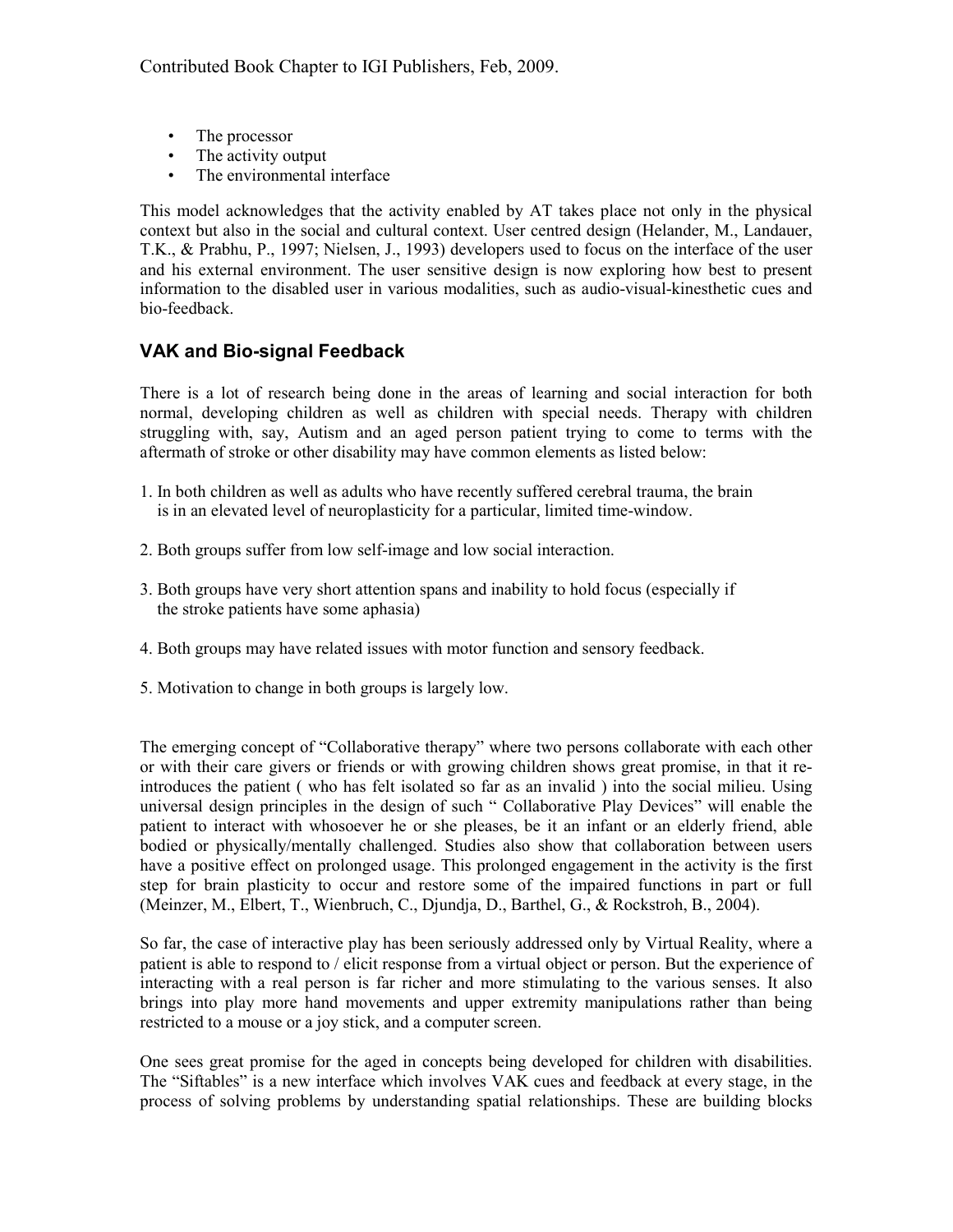which are intelligent and able to guide the user intuitively (Merrill, D., Kalanithi, J., Maes, P., 2007). While it exercises no control over what the user does, it provides both visual and audio cues and feedback for creating various combinations, whether it is used to create an image or create music. Since the blocks engage the motor function, we see a high level of "engagement" of the user with his internal and external environment. Simple devices like a metronome which provides auditory or tactile feedback enables both the elderly and the young in different ways.

Progress in the field of acquiring, processing and using bio-feedback in a simple, portable format is gaining momentum all over the world. EEG systems like Emotiv (http://www.emotiv.com) and new communication protocols (Paulson, L.D., 2008) are demonstrating that one need no longer be hampered by high cost, high footprint and long set-up times. While Emotiv is planning to use brain signals for gaming, others are developing special data acquisition electrodes and wireless systems. This has opened up the possibility for the aged to "see" much more about what is happening in the internal world, and use it to carry out "internal accommodations" (See Figure 4).

According to Frank H. Duffy, MD, Associate Editor for Neurology, Clinical EEG Journal, 2000,

"The literature, which lacks any negative study of substance, suggests that EEG Biofeedback Therapy should play a major therapeutic role in many difficult areas. In my opinion, if any medication had demonstrated such a wide spectrum of efficacy it would be universally accepted and widely used."

Age brings with it several progressive disabilities which may become debilitating after a point. Neurofeedback can identify the onset of many states such as high stress, low attention, and hemispheric asymmetry and allow a person to train his brain waves to reclaim the diminishing faculties. Similarly SEMG feedback has been shown to be very useful in the retraining of the kinetic chain and functional movements after surgery or injury in old age, helping the person to recover a substantial percentage of motor capability.

Neurofeedback is a direct method of intensive attention training. During the training the brain's activity is controlled consciously and unconsciously by the direction of attention. As the client becomes aware of how he/she can control and maintain the feedback signal by staying calm, alert, present and generating the right brain patterns, he/she can choose to stay in this state for up to 40 minutes. The brain gradually tunes in on the feedback signal intuitively. These new skills are internalised during the training and automatically transferred to the person's daily activities.

On the physiological level the intensive training of attention seems to stimulate and promote neurological coherence, growth and maturation processes in the brain. This occurs during training when the neurons are stimulated to create new synaptic connections improving brain functions in the concerned areas. There is evidence that brain wave training increase blood flow to the brain. Brain scientists found a negative correlation between Delta/Theta (lower frequency brain waves) activity and blood flow, and a positive correlation between Alpha activity (8-13 Hz brain waves that lie in the middle of the brain waves frequency band) and blood flow to the brain. In other words, when the client succeeds in maintaining a high Alpha state for some time, his/her brain receives more blood and therefore more oxygen and nutrition. This also stimulates impaired neurons to regenerate and improve their conduction of electric signals.

Bio-signal feedback technology can be interfaced with many high technology products for the aged and the young. This will form the basis for some form of preventive action to normal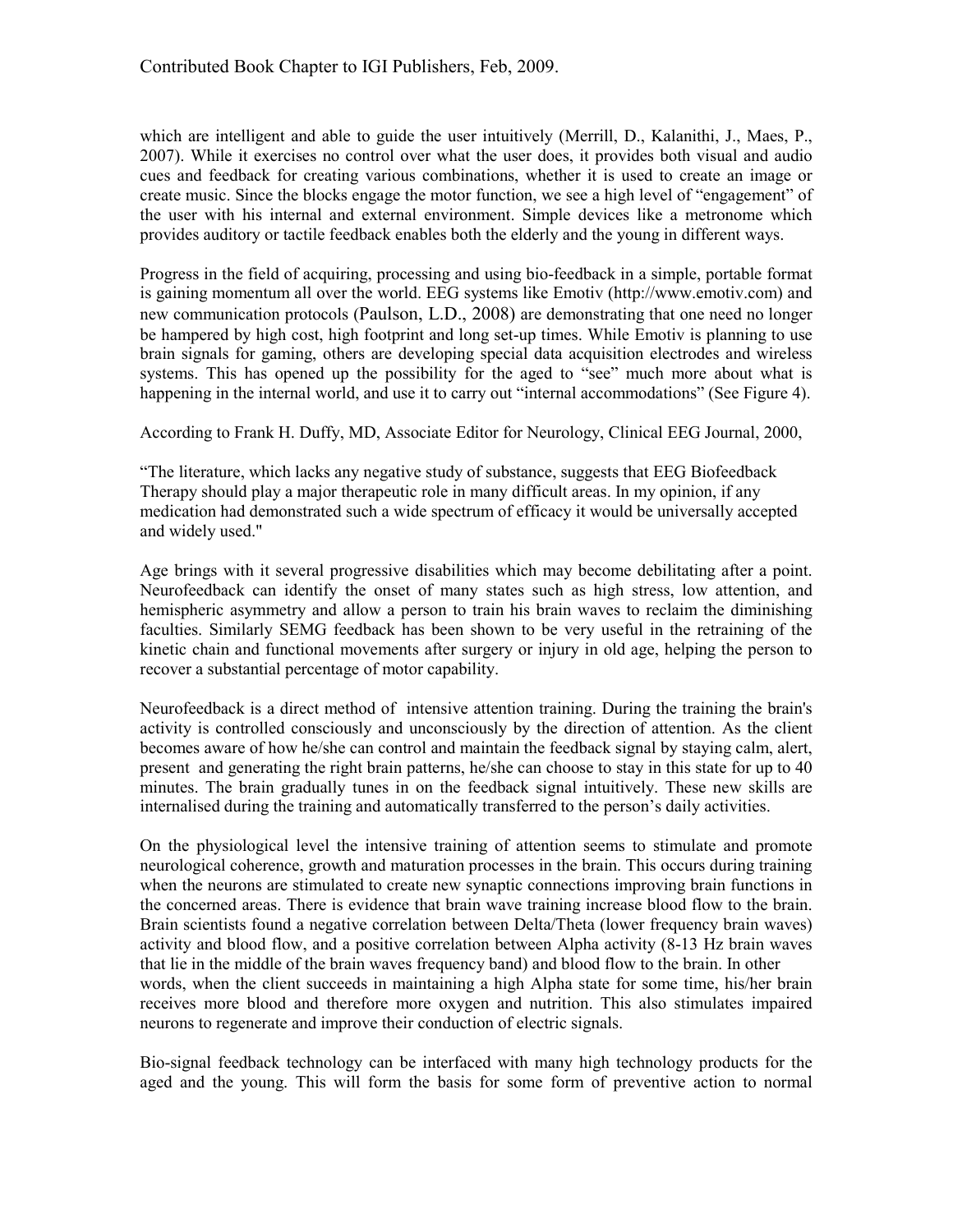degeneration due to ageing. If the person is already familiar with such a technology, it will be easier to return to using bio-feedback as one ages or while recovering from stroke, injury, etc.

#### Human Machine Human Interaction (HMHI) for Collaborative Scenarios

Each one of us who has visited a rehabilitation clinic or ward will have etched in their minds images of lonely, dejected looking patients going through their paces by themselves, while the new patients get the major part of the attention from the overworked and outnumbered clinicians and therapists. Some studies have shown that de-motivation is one of the major reasons for patients stopping rehabilitation prematurely. Two acknowledged factors are progressively decreasing therapist contact and steadily decreasing rate of improvement leading to de-motivation (Damush, T.M., Plue, L., Bakas, T., Schmid, A. & Williams, L.S., 2007; Johnson, M.J., Feng, X., Johnson, L.M., Ramachandran, B., Winters, J.M., & Kosasih, J.B., 2006; Johnson, M.J., 2007). This scenario is in sharp focus now with an exponentially increasing disabled population. In 2007, the US added almost 2 million people to its number of disabled, covering stroke, TBI and hip fracture cases. The number of people with significant disability in the US alone now totals more than 10 million.

From this perspective, it may be beneficial to design the robotic rehabilitation devices to be multistation systems instead of single station systems. Here two or more patients can play against or with each other, driving each other or even physically sharing strength and mobility resources to assist each other in exercise and functional movement (Figure 5). It is possible that this will go a long way to address both problems currently faced, namely de-motivation and cost. The patients may be chosen to pair up against each other in a way that they complement each other. Besides two or more patients sharing the same hardware will substantially reduce cost and therapist time.



Figure 5. An opportunity for HMHI-a device may assist in playing cards for those undergoing hand and wrist retraining with 2-4 stations

For example, a system like the MIT Hand Guide (Krebs H.I., Ferraro, M., Buerger, S.P., Newbery, M.J., Makiyama, A., Sandmann, M., Lynch, D., Volpe, B.T., & Hogan, N. 2004) the Gentle/s System (Loureiro, R.C.V., Johnson, M.J., Harwin, W.S., 2006) can be reconfigured so that one patient can assist the other to complete the movement correctly. The creators of the Gentle/s system acknowledge that cost and patient motivation are concerns. An exercise like the simple Peg Board can be configured with a slow conveyor so that two or more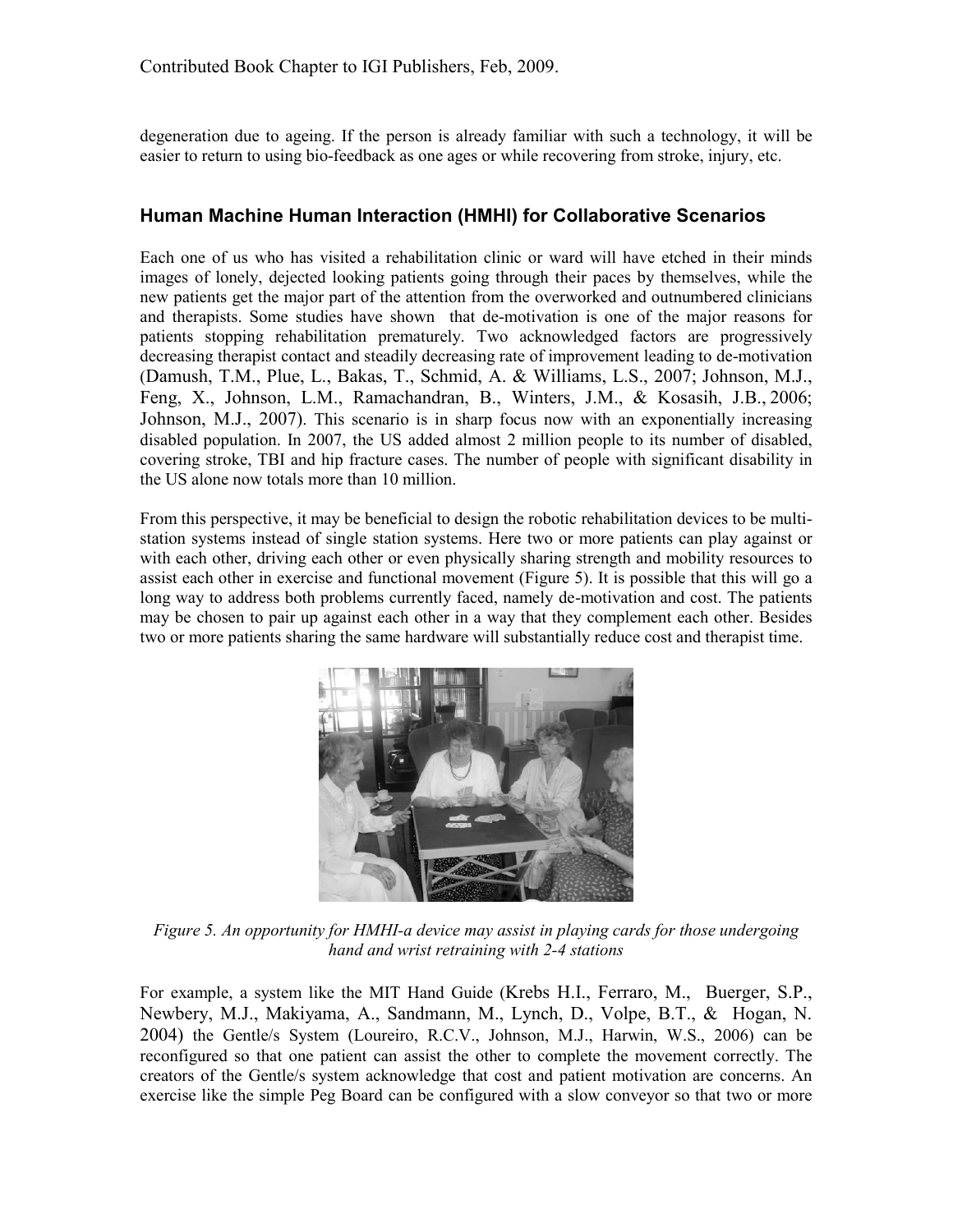patients can compete or assist in a time trial over a fixed number of cycles with varying degrees of difficulty. Indexing work stations can take the patients on a musical chairs of performing varying Activities of Daily Living (ADLs) with each other eg. simulate making a sandwich.

A person with lesser disability can help a more disabled person. The performance of each may be recorded for future reference, analysis and assessment. We believe the ability to help a fellow patient will be a huge self esteem and motivation boost for a patient who has struggled with therapy for quite a few months (Maritz C.A., 2007). To the clinic it will mean less therapist load with a cost saving for both.

Community projects in some countries like Japan and Turkey have proved several advantages but patients may be in the same room and yet lonely and disconnected, especially if there is significant cognitive impairment. Engagement through multi-station devices is worth researching especially for those patients "in-need-of-care" and "quasi-in-need-of-care" states. Most stroke patients are elderly. We find worldwide across cultures, senior citizens feel motivated to come together in groups for recreation and socializing and travelling (Nawate, Y., Kaneko, F., Hanaoka, H., & Okamura, H., 2007).

## Brain Entrainment

When we come to the question of bio feedback, the positive effects of this treatment modality is well established in people from all walks of life. Whether the user is a normal or disabled child, elite athlete, a normal or disabled adult or a senior citizen, we find that it helps them take charge of their lives. Hence, apart from the VAK pathways, bio-feedback is an important tool for engagement universally. Systems such as the Somaticvision combine gaming and bio-feedback to induce beneficial states and moods in persons ("How do skin conductance" n.d.). These beneficial moods forms the basis for the user engaging closely and longer with assistive and rehabilitative technology.

With the discovery of brainwaves came the discovery that electrical activity in the brain will change depending on what the person is doing. For instance, the brainwaves of a sleeping person are vastly different than the brainwaves of someone wide awake. Over the years, more sensitive equipment has brought us closer to figuring out exactly what brainwaves represent and with that, what they mean about a person's health and state of mind. This sensitivity is now available at a fraction of the cost compared to a decade ago.

You can tell a lot about a person simply by observing their brainwave patterns. For example, anxious people tend to produce an overabundance of certain (high beta) waves while people with very low attention tend to produce very low amplitude of alpha and beta waves. Researchers have found that not only are brainwaves representative of of mental state, but they can be externally stimulated to *change* a person's mental state, and even help treat a variety of mental disorders.

"Brainwave entrainment" refers to the brain's electrical response to rhythmic sensory stimulation, such as pulses of sound or light. When the brain is given a stimulus, through the ears, eyes or other senses, it emits an electrical charge in response, called a Cortical Evoked Response (Figure 6).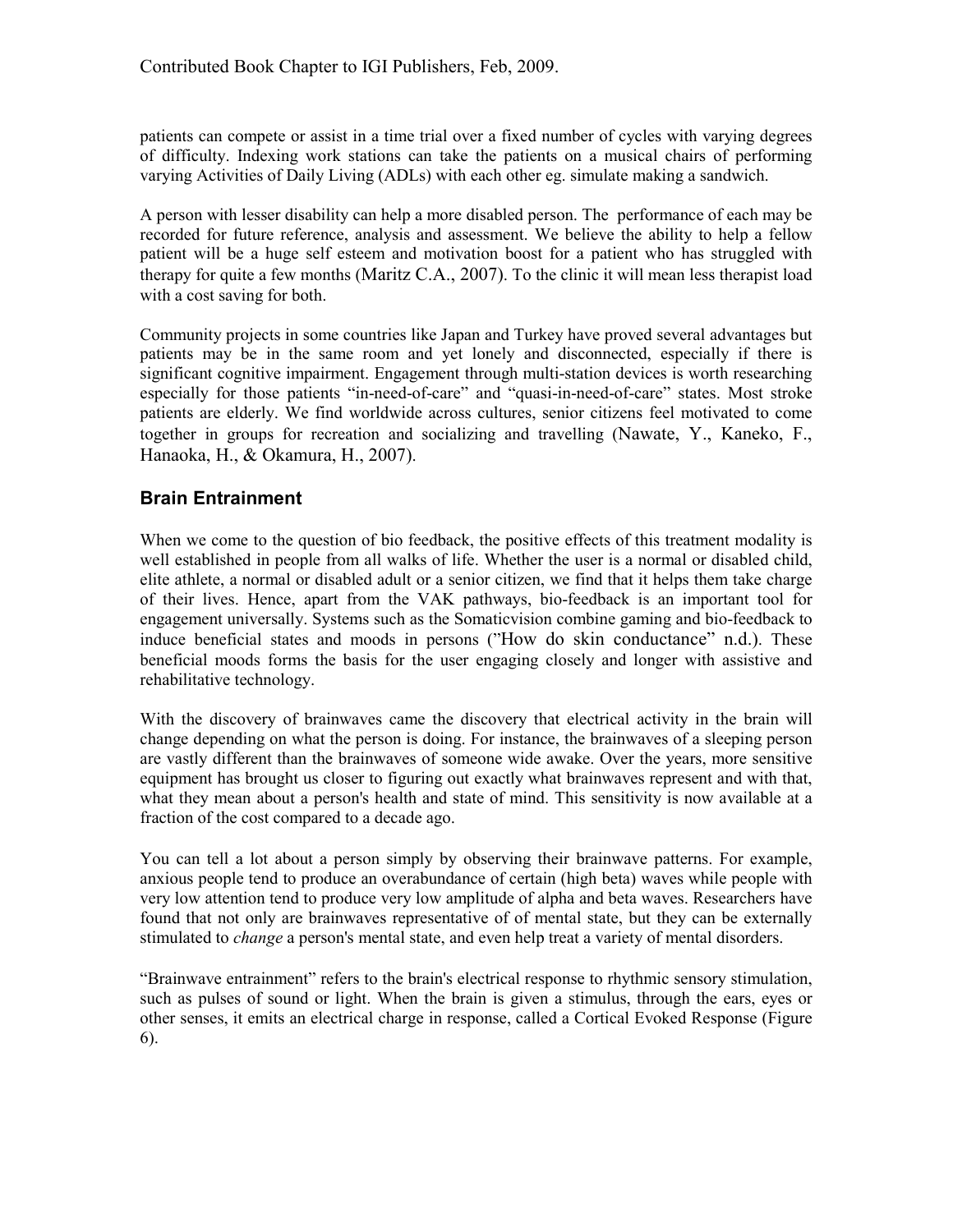Contributed Book Chapter to IGI Publishers, Feb, 2009.



Figure 6. Reflection of external pulse in the EEG as an evoked potential.

When the brain is presented with a rhythmic stimulus such as a drum beat, the rhythm is reflected in the brain waves. If the rhythm becomes fast and consistent enough, it can start to resemble the natural internal rhythms of the brain, as seen in the EEG. When this happens, the brain responds by synchronizing its own electric cycles to the same rhythm.

Brainwaves are very much related to mental state. For example, a 4 Hz brainwave is associated with sleep, so a 4 Hz sound pattern would help reproduce the sleep state in your brain. The same concept can be applied to nearly all mental states, including attention, frustration, stress and many others. As the session progresses, the frequency rate of these pulses is changed slowly, thereby changing your brainwave patterns and guiding your mind to various useful mental states.

Brainwave Entrainment has been proven to have beneficial effects on the elderly disabled, especially in inducing 10Hz alpha waves which enhance short term memory and relaxed wakefulness (Williams, J., Ramaswamy, & D., Oulhaji, A., 2006). The pulses are usually audio or visual stimuli.

#### Adaptable Triggers for Multi-level Interfaces

Why use a single trigger type or a single muscle contraction to drive or operate an assist device? The disabled person, apart from his need to communicate, needs to be as active as possible with whatever muscles are at his command. This is critical for his survival. Otherwise over a period of time, muscle wastage will also hit the muscle that he has trained for triggering the device, since surrounding muscles are wasting. Hence it is important to use as many different muscle contractions as possible. A TV remote may thus be hooked up with a bio-signal electrode to switch every time there is a muscle contraction (on the forearm for example) or a reduction in heart-rate. This is very easily done with today's wireless technology and microelectronics. Or the TV may run for 60 seconds for every 15 seconds of pedalling for those who need lower limb exercise and mobility. Gadgets such as these can be used by everyone in the house to enhance performance, apart from the aged person. It is also preventive in function.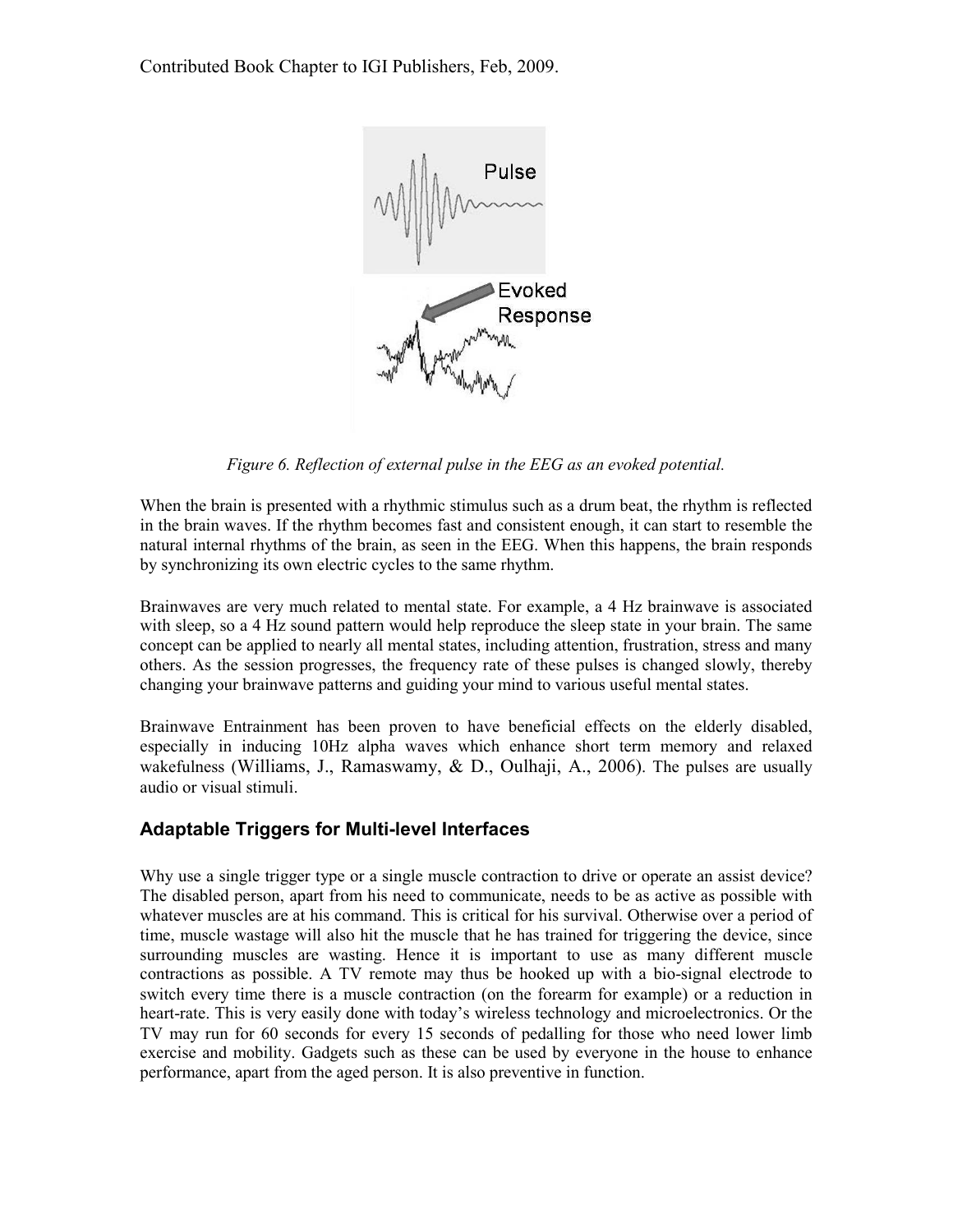Such technology platforms will also enable simultaneous selection ( eg. close eyes and raise eyebrows) of more than one trigger at the same time, thus speeding up a person's functions and enabling some level of multi-tasking, which is an important and much desired quality by humans. It gives them a feeling of efficiency and control.

In many brain-computer interface systems, the user has to continuously look at a navigation screen. It may be more practical to have a few muscle contractions dedicated for certain user defined actions ( as we are doing with our UE orthosis) and have some contractions or brain signals act only as navigation tools (e.g. wheel chair and PC).

While many papers present valid engineering ideas, few address the clinical point of view. Clinically, those muscles should be used for generating trigger signals which most need to be exercised! Then we have enhanced rehabilitation. Else the patient becomes an expert at communicating but his physical condition deteriorates due to disuse of some body parts. This is a key point that we feel no new human-machine interface adequately addresses. What muscle group is the patient using for the device and what clinically does he really need to use?

If we make this one of the considerations for design, the spinoff for the patient is that even for passive activities, the person can have the option of exercising clinically important large or small muscles or muscle groups. This will ensure that clinical requirements related to muscle disuse, overuse and co-ordination can be addressed through the device, even outside the therapy session eg. Monitoring EEG to automatically slow down a car if the driver is in danger of an impending epileptic seizure or stress level is rising. We feel having such an option is a key step to integrate the patient better to the device and make the device a part of everyday life, thus leading to extended use and more repetition.

#### A Unified EEG/SEMG Platform for Operation of Assist/Rehab/Play Devices

Results of some of the SEMG and EEG experiments by the authors were reported earlier last year (Heng, J., Banerji, S., 2009). The unified EEG/SEMG platform is sensitive to changes in SEMG and EEG differences and these changes can be used to trigger a motor or some other actuator in an assist device, in a collaborative or individual manner. A pictorial representation of the Unified Platform concept is shown in Figure 7.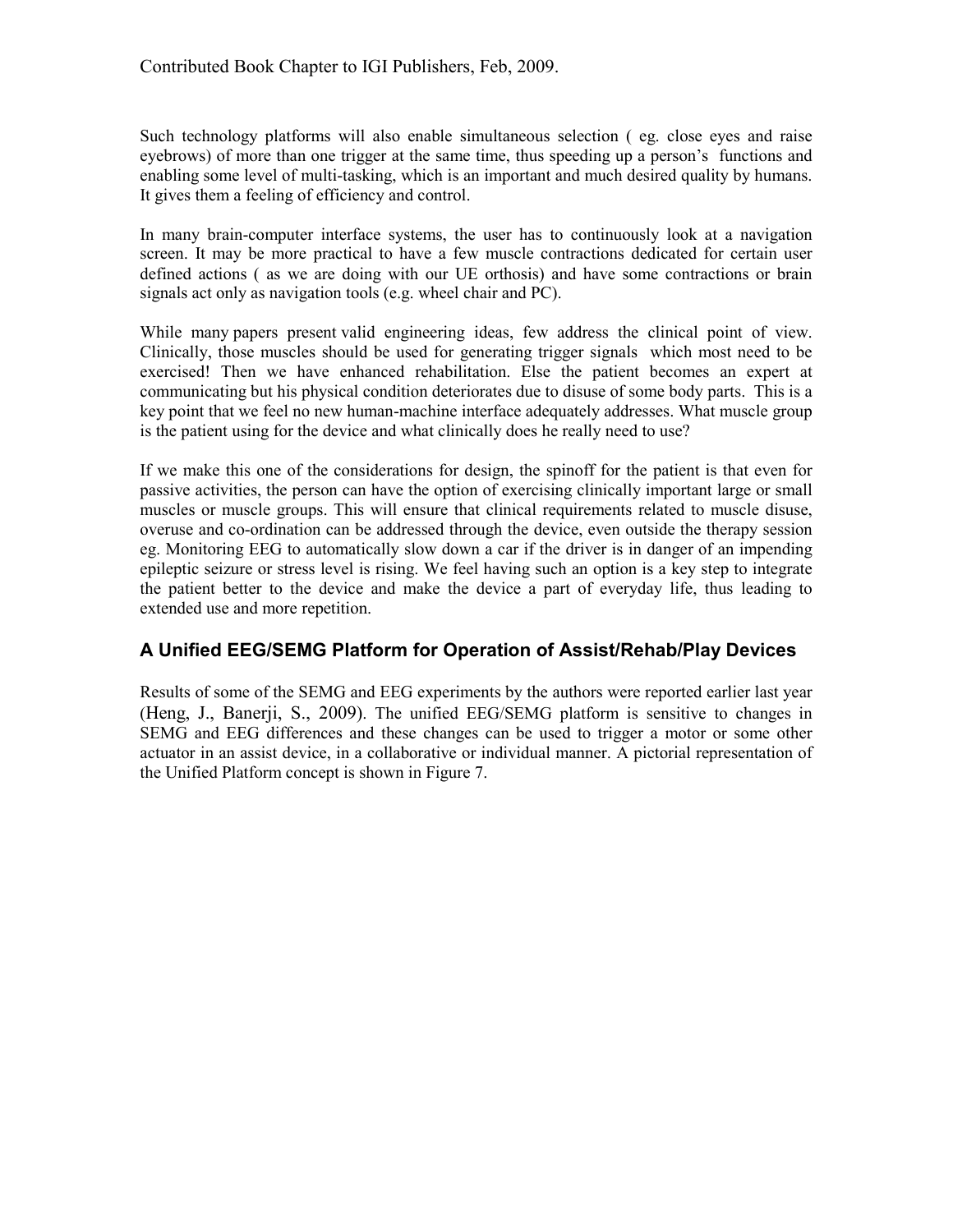Contributed Book Chapter to IGI Publishers, Feb, 2009.



Figure 7. Schematic representation of a plug-n-play system which engages the internal and external environments of the user

Recording the SEMG provides the immediate activity triggers while the quantitative EEG analysis periodically updates and illustrates the brain states. The game or device for individual and collaborative use can be based on voluntarily altering the SEMG and brain waves towards more optimum values. The twin purposes of training the mind-body internal environment and operating functional or play/work devices in the external environment are thus, both met.

#### A. Sharing resources through HMHI for SEMG

The use of muscle contractions in the real time operation of switches and motors was tested in several formats. One of these was the combining of SEMG from muscle contractions of two persons to achieve a simple task. Figure 8(A) below shows the difference in contraction strength of two healthy young adult persons using the same muscle. The small and large amplitude generation in this case was voluntary. One person tried to pull the pointer on the scale to the left (zero on the scale) while the other tried to pull it towards the right (6 on the scale).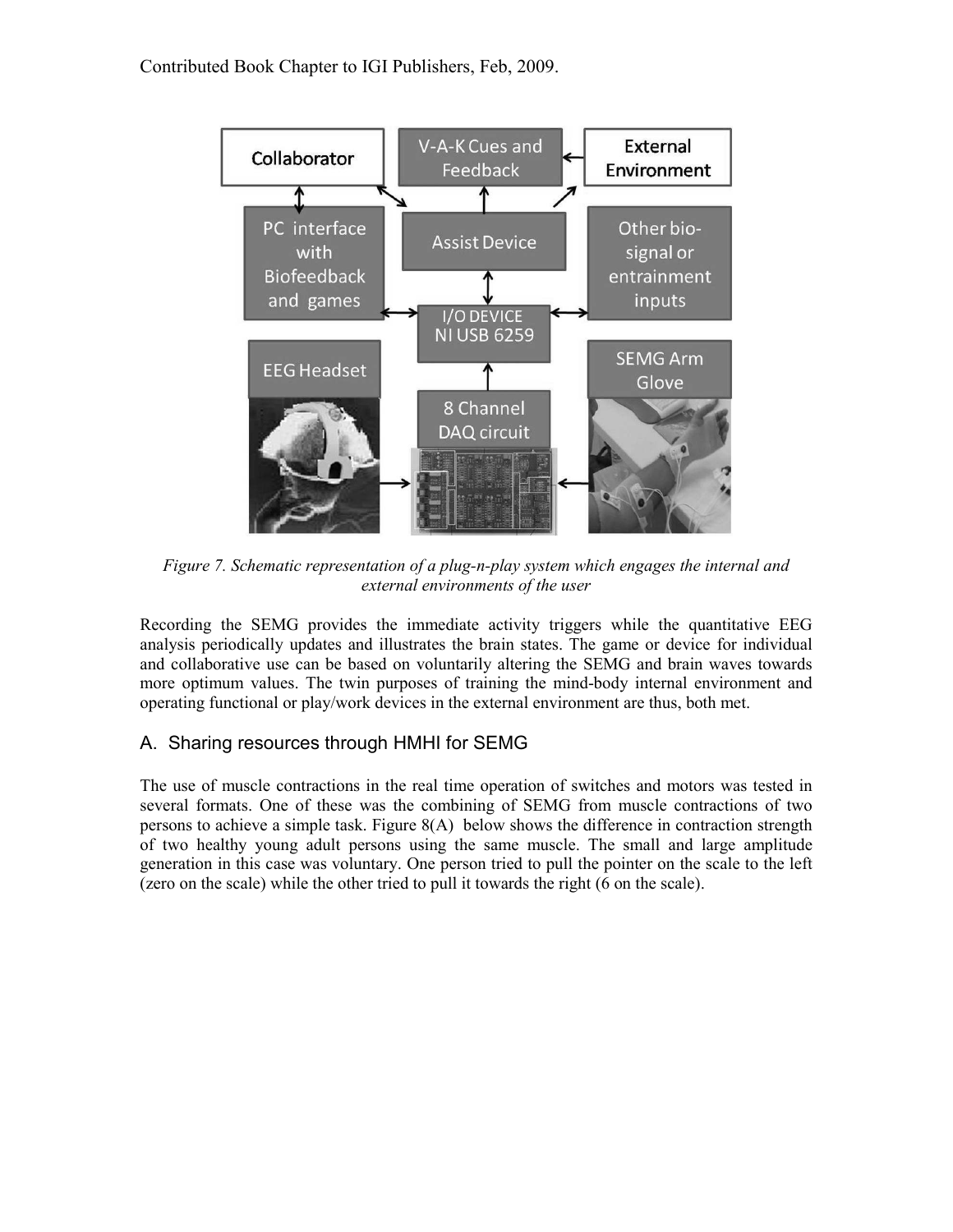Contributed Book Chapter to IGI Publishers, Feb, 2009.



Figure8. A. LabView front panel showing simultaneous processing of signals from two persons B. Alpha wave increase detected during eyes closure

The algorithm was further modified so that it could generate real-time statistical triggers even with small twitches of intrinsic forearm muscles like finger flexors and extensors, showing sensitivity even with dry, button electrodes.

The unified neuro-physio platform has the analog and digital ports to communicate with the proposed assist device, using the person's ability to control his SEMG and sharpen his kinesthetic perception, using both bio-feedback in solitary play and strength and timing feedback in collaborative play. This will increase confidence in interaction and team work for simple, guided tasks. At a later stage, it may facilitate the ability to play and train with another person freely, as well as set their own game parameters.

The data acquisition system can also accept other inputs like those from force and motion sensors, if these are incorporated into the proposed 3-dimensional assist or play device.

#### B. Interacting with the assist device using EEG and facial expression

In the development of an "Active" assist device for which the sub-system is being designed, the use of quantitative EEG analysis is significant for detection of certain triggers and mental condition of the patient (R.J., Clarke, A.R., Johnstone, S.J., Magee, C.A., & Rushby, J.A., 2007; Van Putten, M.J.A.M, Tavy, D.L.J. 2004). In most quantitative EEG applications, the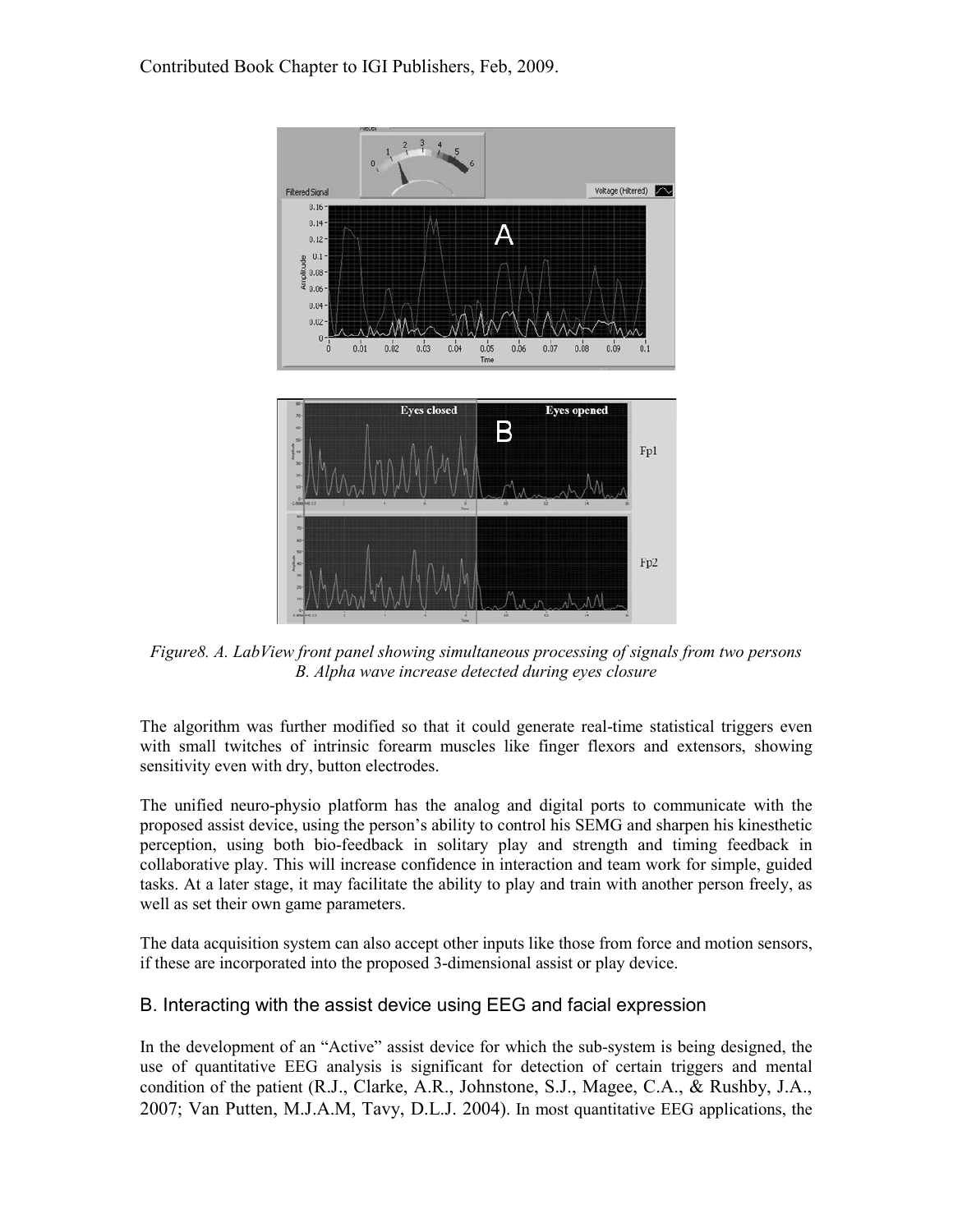frequency content of the signals is the most important parameter of interest. Hence, even if the EEG circuit could detect the main frequency contents of the test signal satisfactorily, it could still be used to activate the play object, both in order to elicit a response from another child, or as "onthe-go" bio-feedback.

Even if qualitative signal acquisition and display is not noise free at present, we find it is possible to tap into some EEG signals from the forehead using the EEG electrodes which are repeatable enough to act as triggers for certain functions. This is illustrated in figure 8(B).

During the experiment some muscle artifacts were also recognized by the recording instrument. Some apparent artifacts were recorded when the person was squeezing his eyes in eyes close and open position as well as blinking. Muscle artifact due to eyes squeezing in eyes open and close condition resulted in predicatable signal detected in gamma wave band. It was found that not all of the wave bands were significantly affected by the muscle artifacts.

Ultimately, the ability to combine inputs from multiple sources such as SEMG, EEG, pressure transducers, goniometers, motion sensors, etc. will enable a level of multi tasking not seen in assistive technology so far. The hardware and software development for such a system in a wireless format will be a useful pursuit for the future.

A multi-level interface which is robust, easy to set-up, versatile, adaptable and of low complexity increases the possibility of having a portable, miniaturized system with several interaction levels,

| Level 1 | -the direct physical input eg. Keyboard, mouse, joystick, etc.           |
|---------|--------------------------------------------------------------------------|
| Level 2 | -the secondary input eg. Head tracking, eye tracking.                    |
| Level 3 | -the neuro and muscle input eg. EEG, SEMG.                               |
| Level 4 | -the involuntary bio-signal input eg. Heart rate, respiratory rate, etc. |

Used simultaneously for operating various devices and self-training through the feedback loop, this will effectively bridge the users' internal and external environments.

# FUTURE VISION

In the course of the next decade, we shall probably have a cochlear implant which will enable people to hear better than normal by being sensitive to a wider frequency range. The artificial eye promises to not only enable the visually impaired to recognize faces, but to see in the ultraviolet and infra red range. If this happens, high tech AT will move into the area where normal people will also want to use it!

Usage will increase as designs become more universal and collaborative. Acceptance after onset of disability will increase if the person has experienced the technology prior to the disability. Being familiar with the process of entrainment and alignment, people will fend off advancing age much better than they do now. Furthermore, a large population of people will be ready and capable of retraining themselves and making the adjustments one needs to as one ages, with and without physical devices, both in the internal and external environments.

The body focused mechanistic approach that most technologies have adopted today has influenced the way people perceive assistive technology. It is within the capabilities of AT as we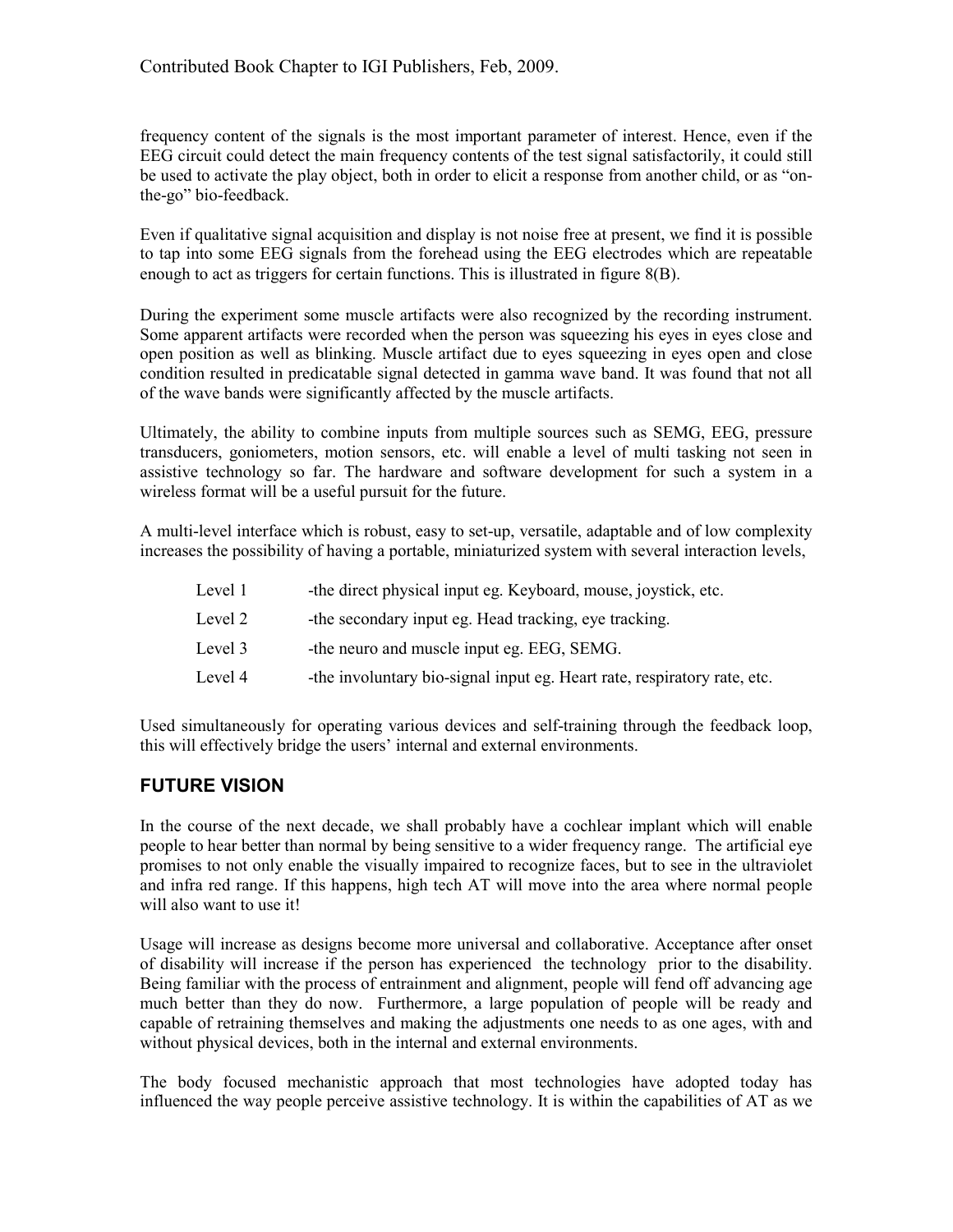know it today to not only help people lead better lives, it can also revolutionize how people perceive health and well-being, well before the onset of disability. This is possible if the technology encompasses both the inner and outer worlds of the user.

If we can do that, AT will be as widely used as probably a TV set. Every member of the family will use it, just by switching channels to start individual customized programs. Accessibility will be driven by the demand for AT (as it has been driven by the demand for the internet), and not the other way around.

#### **CONCLUSION**

Building into the basic design a capability of HMHI (Human- Machine-Human Interaction) moves the user away from "Isolation" to a more "Relational" environment, where he or she is able to interact with a living being at various levels. From this perspective, it may be beneficial to design a plug-n-play technological platform that allows the user several options in a seamless manner:

1) Allow sharing of resources such as strength, mobility and motivation between two or more aged persons

2) Allow use of the system in multiple environments, so that it is usable for all levels of impairment and fatigue as well as facilitates more variety in activity

3) Gives elders a chance to integrate with the system at multiple levels with their residual functions, so that they can adjust, communicate and respond faster.

If a device reinforces an aged person's inner resources (e.g. improves self image, confidence, allow social inclusion) it will be a great means of attracting the elderly to use the device. This applies to those who wish to show the world that they are independent as well as those who are more comfortable being dependent physically on someone else, but value interdependence.

Along with principles of universal design, this new paradigm of design can be the springboard for a new generation of simple, universally used assistive devices which can integrate seamlessly with the user. The graded sensitivity of such devices to the user's needs, rather than merely its level of intelligence, will enable higher usability and help the aged to integrate with society and the environment.

#### REFERENCES

Angelo, J. (2000), Factors affecting the use of a single switch with assistive technology devices, Journal of Rehabilitation Research and Development, 37(5), 591-598.

Bach-y-Rita, P. (2001), Theoretical and practical considerations in the restoration of functions following stroke, *Topics in Stroke Rehabilitation*, 8(3), 1-15.

Bain B.K., & Leger D. (1996), Environmental controls and robotics. In: Hammel J, editor. Assistive technology and occupational therapy: A link to function, Bethesda MD: American Occupational Therapy Association.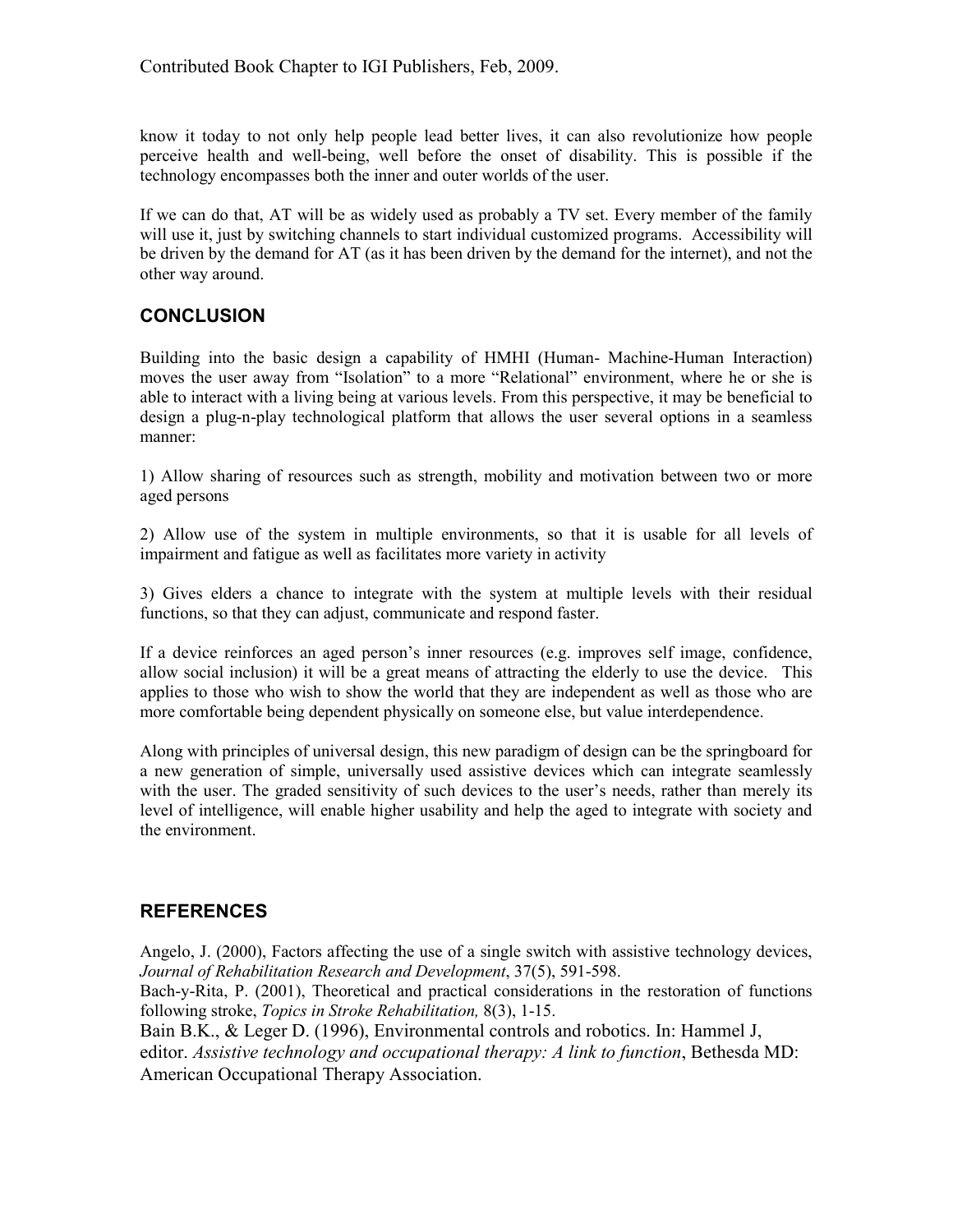Barry, R.J., Clarke, A.R., Johnstone, S.J., Magee, C.A., & Rushby, J.A. (2007), EEG differences between eyes-closed and eyes-open resting conditions. Clinical Neurophysiology , 118, 2765 - 2773.

Bastille, J.V. & Gill-Body, K.M. (2004), A yoga-based exercise program for people with chronic poststroke hemiparesis, Physical Therapy, 84(1), 33-48.

Bernstein, N.A. (1957), Some Emergent Problems of the Regulation of Motor Acts,., Questions of Psychology no.6.

Berthoz, A. (1996), Neural Basis of Decision in Perception and Control of Movement, Neurobiology in Decision Making, Springer, 83-100.

Berthoz, A. (1997), *The Brain's Sense of Movement*, Harvard University Press, 137-153 Clark, D.O., & Stump, D.E. (1998), Predictors of onset of and recovery from mobility difficulty among adults aged 51-61 years, American Journal of Epidemiology, 148:1, 63-71.

Damush, T.M., Plue, L., Bakas, T., Schmid, A. & Williams, L.S. (2007), Barriers and facilitators to exercise among stroke survivors, Rehabilitation Nursing, 32(6), 253- 260+262.

Deci, E.L., Eghrari, H., Patrick, B.C., & Leone. D.R. (1994), Facilitating internalization: the self determination theory perspective, Journal of Personality, 62(1).<br>Emotiv Systems Inc.. (n.d.). retrieved 25<sup>th</sup>

Emotiv Systems Inc.,  $(n.d.),$  retrieved  $25<sup>th</sup>$  January, 2009 from http://emotiv.com/corporate/3\_0/3\_1.htm

Findings About the Awareness and Use of Accessible Technology, (n.d.), Retrieved February  $10^{th}$ , 2009 from http://www.microsoft.com/enable/research/acctechnology.aspx.

Freedman, V.A., Agree, E.M., Cornman, J.C. (2005), Development of an Assistive

Technology and Environmental Assessment Instrument for National Surveys: Final Report, retrieved February 10th, 2009 from

http://aspe.hhs.gov/daltcp/reports/ATEAdevI.htm

Goldberg, R. (1984), Psychosocial aspects of stroke, Rehabilitation Psychology, Kruger DW and Collins LB (Eds.), Rockville: Aspen Publication.

Hayashi, K. (2002), Striving for the greatest enjoyment through Collaborative Therapy: The role of the speech therapist in collaborative therapy treatment of patients with communication disorders, Japanese Journal of Communication Disorders, 19(3), 236- 241.

Helander, M., Landauer, T.K., & Prabhu, P., (1997), (eds), "Handbook of Human-Computer Interaction", Elsevier Science BV, (ISBN 0 444 81862 6) 813-824.

Heng, J., Banerji, S. (2009), A Step towards Multi-level Human Interface Devices: A System that responds to EEG/SEMG Triggers, International Journal of Biorobotics and Biomechatronics, special issue on Rehabilitation Robotics, 2009, accepted for publication.

Hofgren, C., Bjorkdahl, A., Esbjornsson, E., & Stibrant-Sunnerhagen, K. (2007), Recovery after stroke: cognition, ADL function and return to work, Acta Neurologica Scandinavica, 115(2), 73- 80.

How do skin conductance and heart rate rhythms measure stress? (n.d.), retrieved on February  $15<sup>th</sup>$ , 2009 from http://somaticvision.com/measurements.php.

Johnson, M.J., Feng, X., Johnson, L.M., Ramachandran, B., Winters, J.M., & Kosasih, J.B. (2006), Robotic Systems that rehabilitate as well as motivate: Three strategies for motivating impaired arm use, Proceedings IEEE / RASEMBS Int. Conf. on Biomedical robotics and Biomechatronics, BioRob 2006, art.no.1639095, 254-259.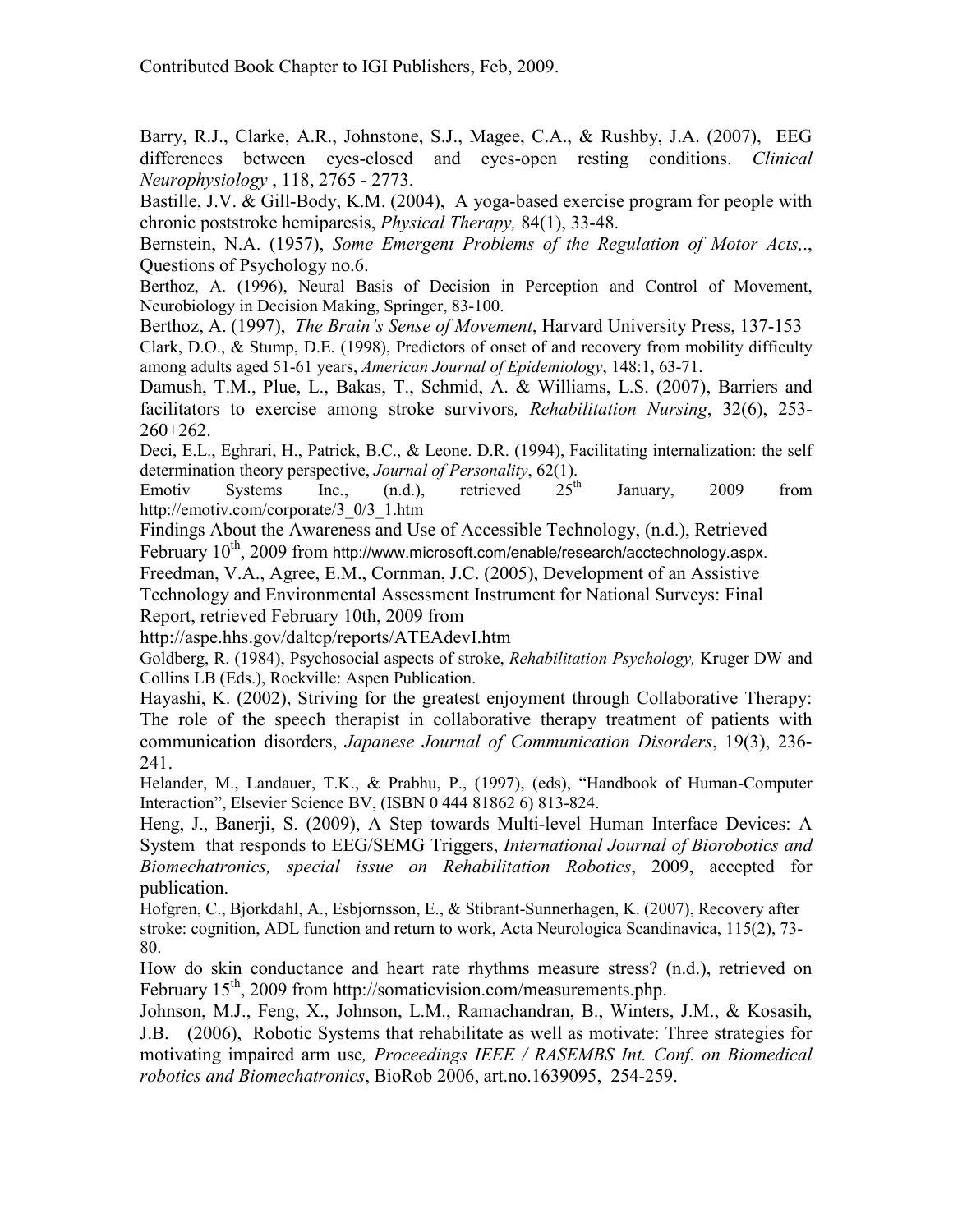Johnson, M.J. (2007), Potential for a suite of robot/computer assisted motivating systems for personalized home based, stroke rehabilitation, Journal of NeuroEngineering and Rehabilitation, art. No. 6

Kolasinski, S.L., Garfinkel, M., Tsai, A.G., Matz, W., Van Dyke, a., & Schumacher, H.R. (2005), Iyengar yoga for treating symptoms of osteoarthritis of the knees: A Pilot Study, The Journal of Alternative and Complementary Medicine, 11(4), 689-693, doi:10.1089/acm.2005.11.689.

Krebs H.I., Ferraro, M., Buerger, S.P., Newbery, M.J., Makiyama, A., Sandmann, M., Lynch, D., Volpe, B.T., & Hogan, N. (2004), Rehabilitation Robotics- A pilot trial for spatial extension of MIT Manus, Journal of Neuroengineering and Rehabilitation, 1:5, doi:10.1186/1743-0003-1-5.

Lewis, C.B. (1984), Rehabilitation of an older person: a psychosocial focus, *Physical Therapy*, 64(4), 517-522, April.

Loureiro, R.C.V., Johnson, M.J., Harwin, W.S. (2006), Collaborative tele-rehabilitation: a strategy for increasing engagement, Proceedings of the  $1<sup>st</sup>$  IEEE Int. Conference on Biomedical Robotics and Biomechatronics, , art. 1639198, 859-864.

Maclean, N., & Pound, P.(2000), A critical review of the concept of patient motivation in the literature on physical rehabilitation, British Medical Journal, 50(4), 495-506.

Maritz C.A., (2007) Using a model of reciprocal mentorship to develop, implement and sustain a group based exercise program for the frail elderly, Phy. And Occ. Therapy in Geriatrics, 26(3), 41-56.

Martinez, P., Bakardjian, H., & Cichocki, A. (2007), Fully Online Multicommand Brain-Computer Interface with Visual Neurofeedback Using SSVEP Paradigm, Computational Intelligence and Neuroscience, 2007: 94561, PubMed Central, Published online 2007 doi: 10.1155/2007/94561.

Meinzer, M., Elbert, T., Wienbruch, C., Djundja, D., Barthel G., & Rockstroh, B. (2004), Intensive language training enhances brain plasticity in chronic aphasia, BMC Biology, 2:20 doi:10.1186/1741-7007-2-20.

Merrill, D., Kalanithi, J., Maes, P. (2007), Siftables: towards sensor network user interfaces, Proceedings of the 1st international conference on Tangible and embedded interaction, pp. 75 – 78, ISBN:978-1-59593-619-6.

Nawate, Y., Kaneko, F., Hanaoka, H., & Okamura, H. (2007), Efficacy of a group reminiscence therapy for elderly dementia patients residing at home, Physical and Occ.Therapy in Geriatrics, 26(3), 57-68.

Newell, A.F., (1995), "Extra-ordinary human computer operation" in "Extraordinary humancomputer interactions", by A.D.N. Edwards (Ed.), Cambridge University Press.

Nielsen, J. (1993), Usability Engineering, London Academic Press.

Paulson, L.D. (2008), A New Wi-Fi for Peer-to-Peer Communications, Computer, 41(6), 19-21.

Pfurtschellar, G., & Neuper, C. (2001), Motor imagery and direct brain-computer communication, Proceedings of the IEEE, 89(7), 1123-1134.

Robertson, I.H., & Murre, J.M.J. (1999), Rehabilitation of brain damage: Brain plasticity and principles of guided recovery", Psychological Bulletin, 125(5), 544-547.

Song, R., Lee, E., Lam, P., Bae, S.C. (2003), Effects of tai chi exercise on pain, balance, muscle strength, and perceived difficulties in physical functioning in older women with osteoarthritis: A randomized clinical trial, Journal of Rheumatology, 30(9), 2039-2044.

Ushering in the second digital revolution, (n.d.), extracted on 19th February, 2009 from http://www.digitaldivide.org/dd/index.html.

Van Putten, M.J.A.M, Tavy, D.L.J. (2004), Continuous quantitative EEG monitoring in hemispheric stroke patients using the brain symmetry index, *Stroke* 35, 2489 - 2492.